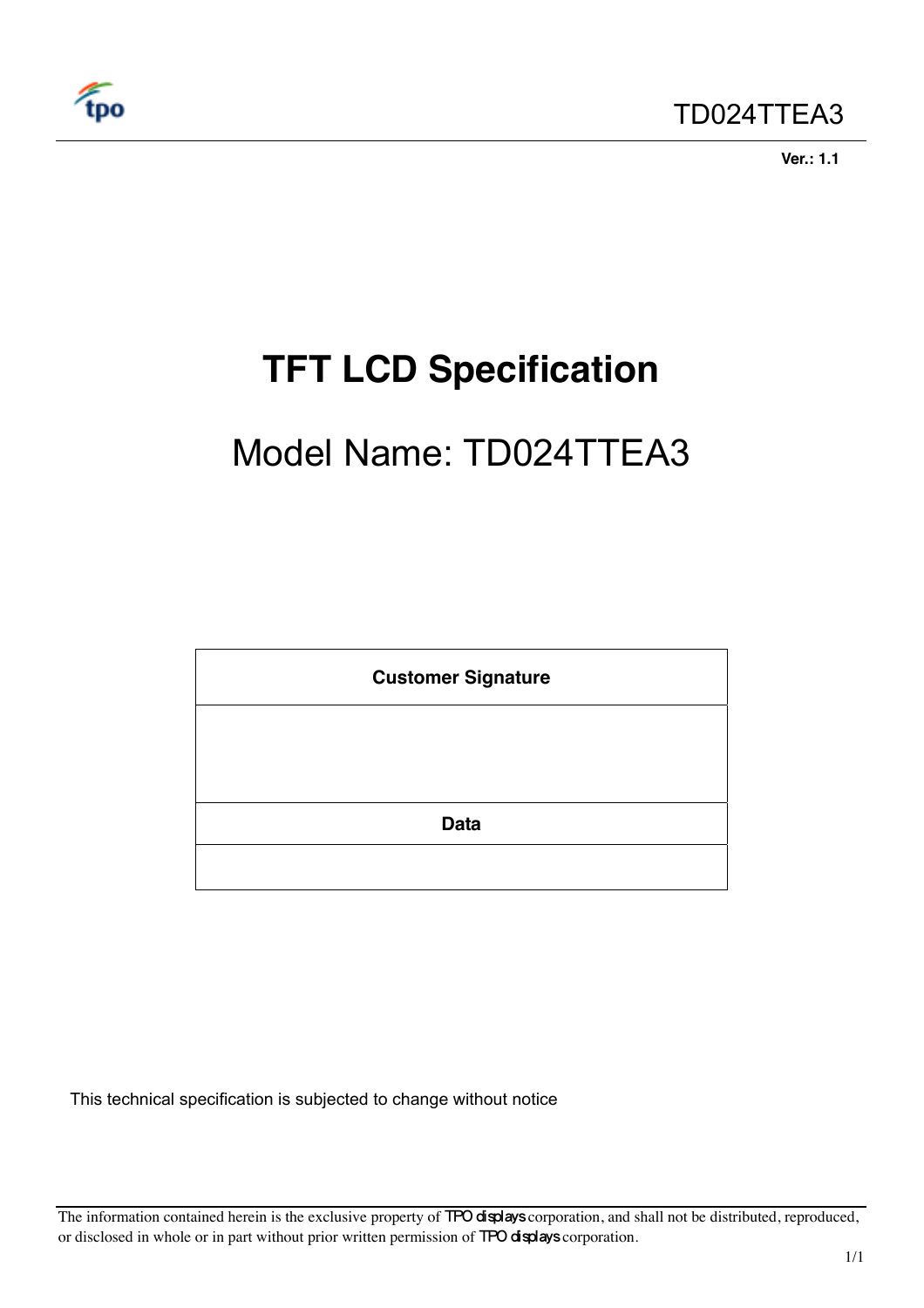

# Table of Contents

| NO.            | <b>Item</b>                       | Page           |
|----------------|-----------------------------------|----------------|
|                | <b>Cover Sheet</b>                |                |
|                | <b>Table of Contents</b>          | $\overline{2}$ |
|                | <b>Record of Revision</b>         | 3              |
| 1              | Features                          | 4              |
| 2              | <b>General Specifications</b>     | 4              |
| 3              | Input / Output Terminals          | 5              |
| 4              | <b>Absolute Maximum Ratings</b>   | 6              |
| 5              | <b>Electrical Characteristics</b> | $\overline{7}$ |
| 6              | <b>Timing Chart</b>               | 9              |
| $\overline{7}$ | <b>Optical Characteristics</b>    | 15             |
| 8              | <b>Reliability</b>                | 19             |
| 9              | <b>Handling Cautions</b>          | 20             |
| 10             | <b>Mechanical Drawing</b>         | 23             |
| 11             | <b>Packing Drawing</b>            | 25             |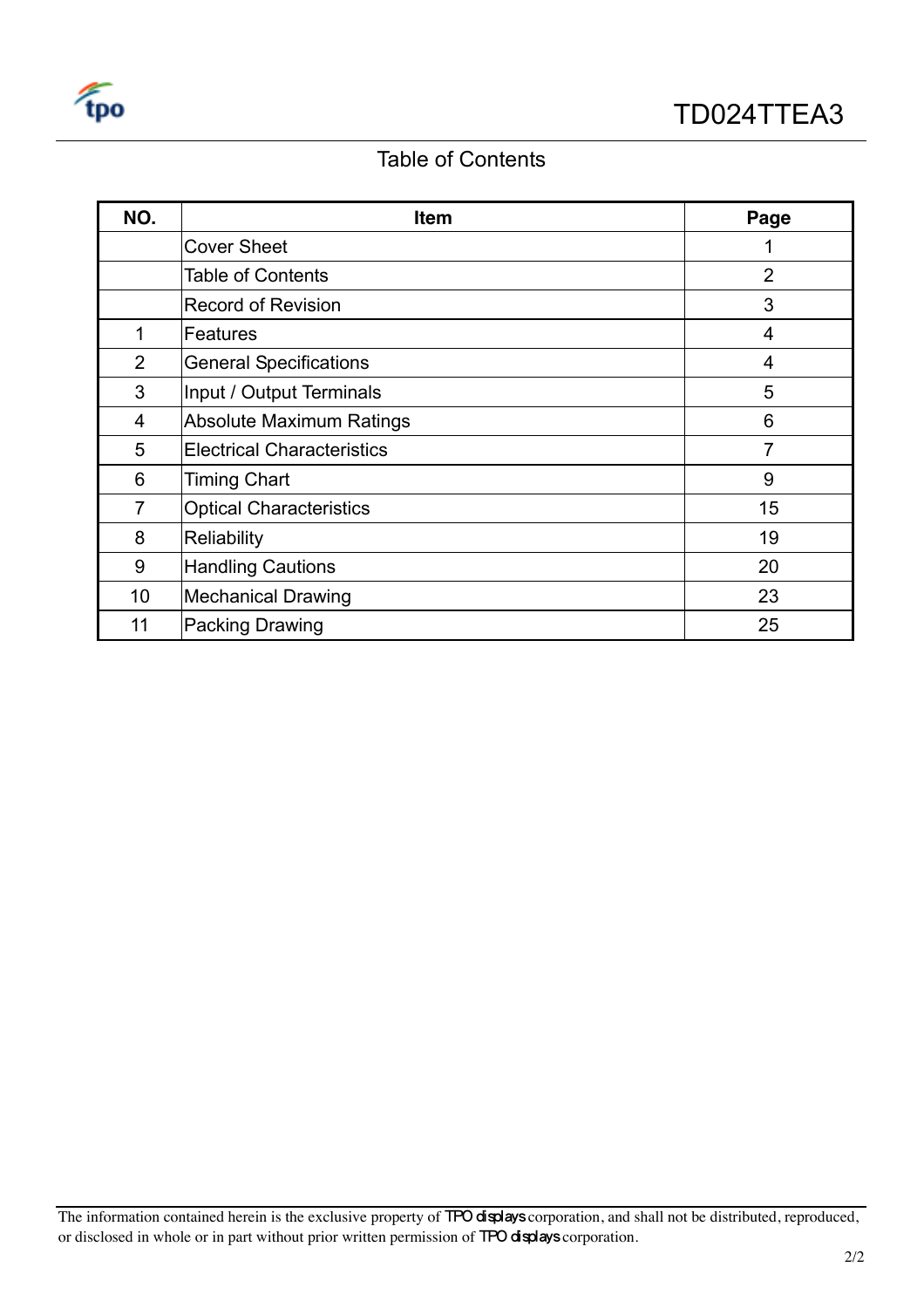

# Record of Revision

| Rev   | <b>Issued Date</b> | <b>Description</b>                              |
|-------|--------------------|-------------------------------------------------|
| 1.0   | August. 24, 2006   | New Create                                      |
| $1.1$ |                    | September 4, 2006 To add Driving of Touch Panel |
|       |                    |                                                 |
|       |                    |                                                 |
|       |                    |                                                 |
|       |                    |                                                 |
|       |                    |                                                 |
|       |                    |                                                 |
|       |                    |                                                 |
|       |                    |                                                 |
|       |                    |                                                 |
|       |                    |                                                 |
|       |                    |                                                 |
|       |                    |                                                 |
|       |                    |                                                 |
|       |                    |                                                 |
|       |                    |                                                 |

The information contained herein is the exclusive property of TPO displays corporation, and shall not be distributed, reproduced, or disclosed in whole or in part without prior written permission of TPO displays corporation.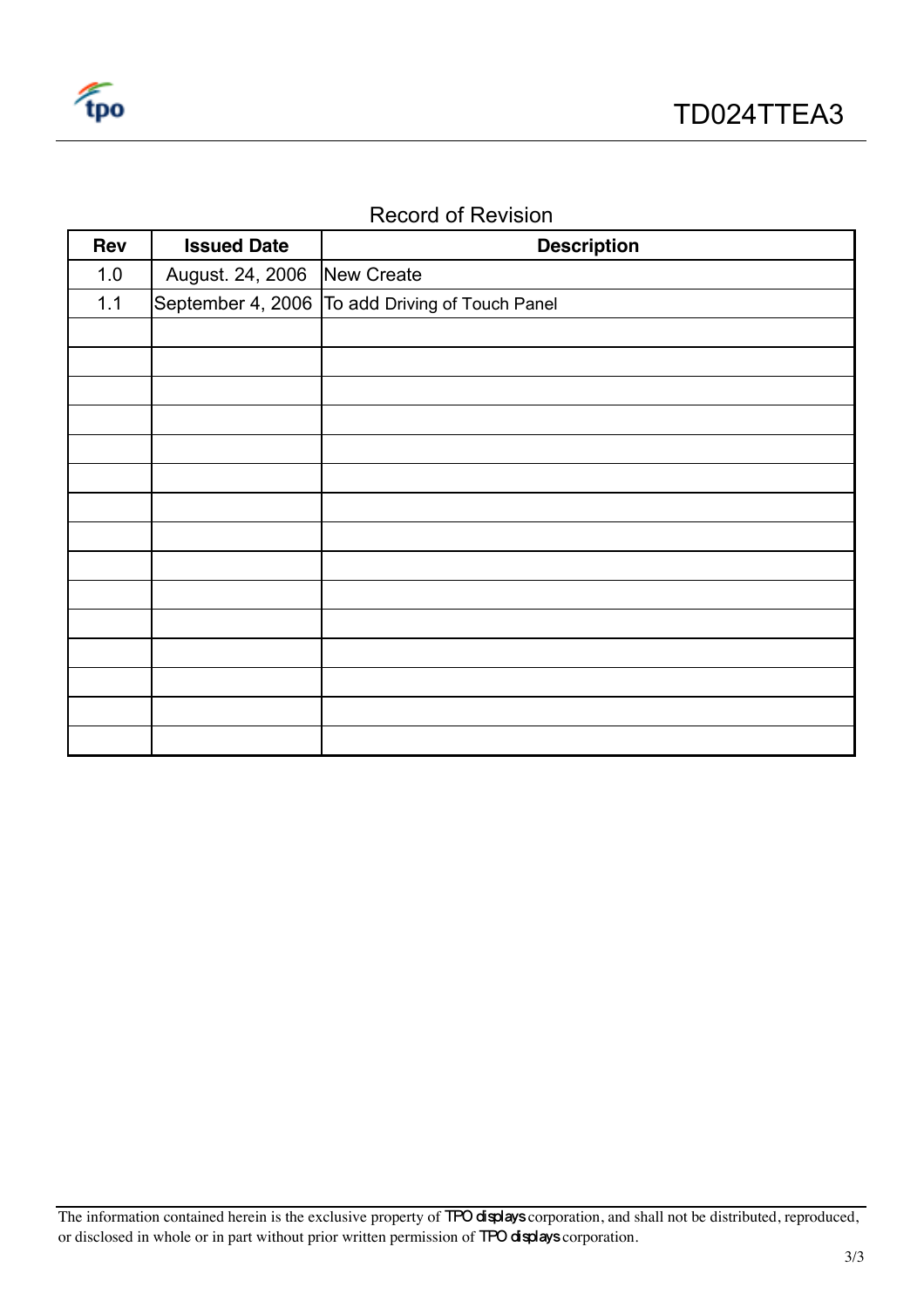

# **1. FEATURES**

The 2.4"(6.1 cm) LCD module is an transmissive active matrix color TFT LCD module. LTPS (Low Temperature Poly Silicon) TFT technology is used. Vertical and horizontal drivers are built on the panel.

# **2. GENERAL SPECIFICATIONS**

| Item                      | Description                 | Unit     |
|---------------------------|-----------------------------|----------|
| Display Size (Diagonal)   | 2.4(6.1)                    | Inch(cm) |
| <b>Display Type</b>       | Transmissive                |          |
| Active Area (HxV)         | 36.72 x 48.96               | mm       |
| Number of Dots (HxV)      | 240 x RGB x 320             | dot      |
| Dot Pitch (HxV)           | $0.051 \times 0.153$        | mm       |
| <b>Color Arrangement</b>  | <b>RGB Stripe</b>           |          |
| <b>Color Numbers</b>      | 262144 (bit: R=6, G=6, B=6) |          |
| Outline Dimension (HxVxT) | 43.97 X 59.89 X 4.27        | mm       |
| Weight                    | 20(Approx.)                 | g        |

\* Exclude COF and protrusions.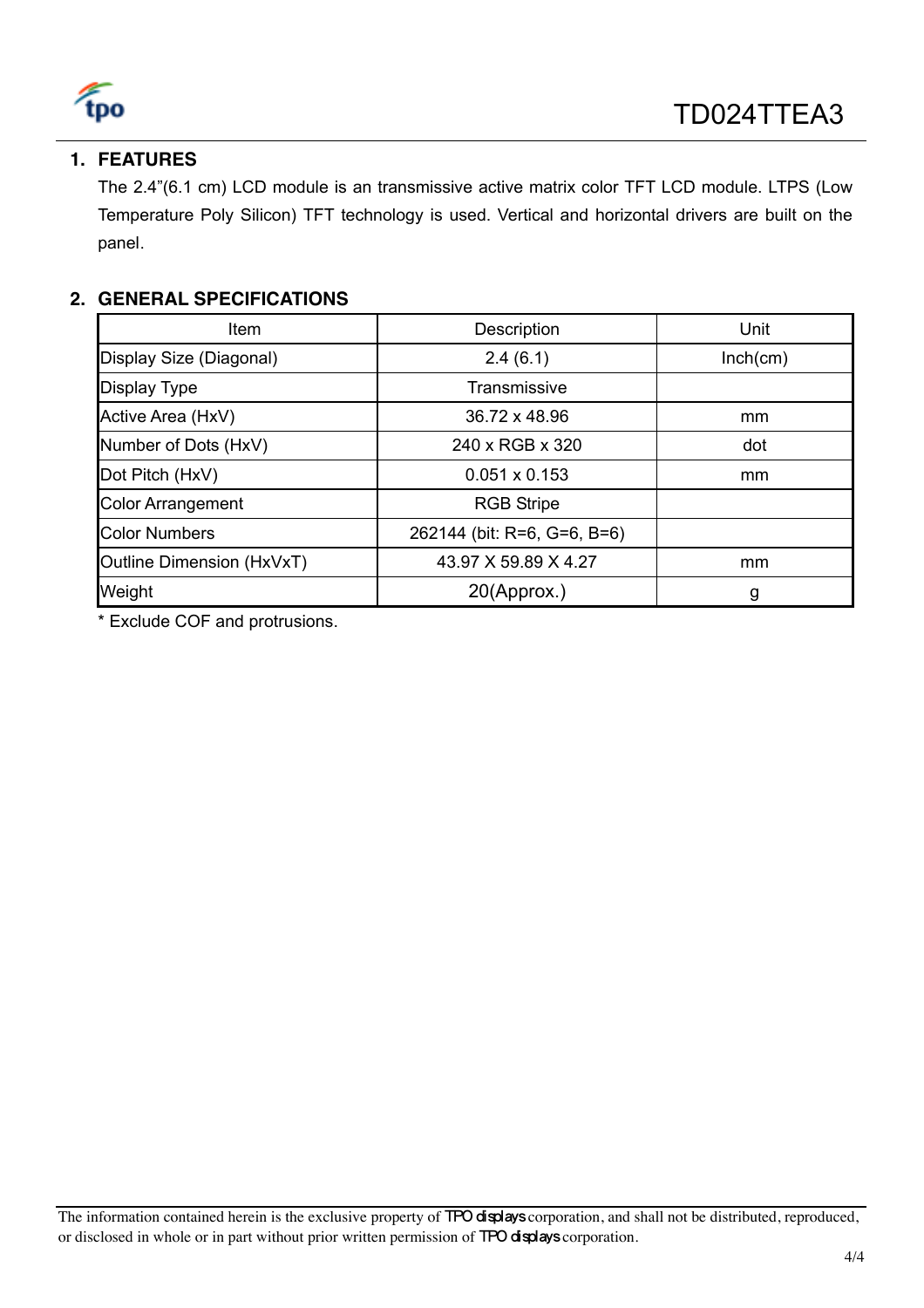

# **3. Input / Output Terminals**

| Pin            | Symbol           | 1/O                      | Description                               | Remark            |
|----------------|------------------|--------------------------|-------------------------------------------|-------------------|
| 1              | LED-             |                          | LED Power Supply (-)                      |                   |
| $\overline{2}$ | <b>NC</b>        | L                        | Dummy                                     |                   |
| 3              | LED+             |                          | LED Power Supply (+)                      |                   |
| 4              | VDD <sub>2</sub> | $\overline{\phantom{a}}$ | Power supply for DC/DC (+2.8V)            | Min:2.5V Max:3.0V |
| 5              | <b>GND</b>       | $\overline{\phantom{a}}$ | Ground                                    |                   |
| 6              | DE               |                          | Data enable                               |                   |
| $\overline{7}$ | <b>VSYNC</b>     |                          | Vertical Synchronization                  |                   |
| 8              | <b>HSYNC</b>     |                          | Horizontal Synchronization                |                   |
| 9              | <b>GND</b>       | I                        | Ground                                    |                   |
| 10             | <b>PCLK</b>      |                          | Clock signal                              |                   |
| 11             | <b>GND</b>       | L                        | Ground                                    |                   |
| 12             | SHDN(SD)         |                          | Auto power on/off sequence enable input   |                   |
| 13             | TB_RL            | $\mathbf{I}$             | Source&Data shift direction select        | Note 1            |
|                |                  |                          | Display mode selection input.             |                   |
| 14             | <b>CM</b>        |                          | CM=L: Full display mode (65k/262k color), |                   |
|                |                  | $\mathsf{I}$             | CM=H: Partial display mode (8 color)      |                   |
| 15             | VDD1             | I                        | Power supply for Logic (+2.8V)            | Min:1.6V Max:3.0V |
| 16             | R <sub>5</sub>   | L                        | Video Data Red 5(MSB)                     |                   |
| 17             | R <sub>4</sub>   |                          | Video Data Red 4                          |                   |
| 18             | R <sub>3</sub>   | I                        | Video Data Red 3                          |                   |
| 19             | R <sub>2</sub>   | I                        | Video Data Red 2                          |                   |
| 20             | R <sub>1</sub>   |                          | Video Data Red 1                          |                   |
| 21             | R <sub>0</sub>   | I                        | Video Data Red 0 (LSB)                    |                   |
| 22             | G <sub>5</sub>   | I                        | Video data green 5 (MSB)                  |                   |
| 23             | G4               |                          | Video data green 4                        |                   |
| 24             | G <sub>3</sub>   | L                        | Video data green 3                        |                   |
| 25             | G <sub>2</sub>   |                          | Video data green 2                        |                   |
| 26             | G <sub>1</sub>   | L                        | Video data green 1                        |                   |
| 27             | G <sub>0</sub>   |                          | Video data green 0(LSB)                   |                   |
| 28             | B <sub>0</sub>   |                          | Video data blue 0 (LSB)                   |                   |
| 29             | <b>B1</b>        | P                        | Video data blue 1                         |                   |
| 30             | <b>B2</b>        | $\mathbf{I}$             | Video data blue 2                         |                   |
| 31             | B <sub>3</sub>   | P                        | Video data blue 3                         |                   |
| 32             | <b>B4</b>        | $\mathbf{I}$             | Video data blue 4                         |                   |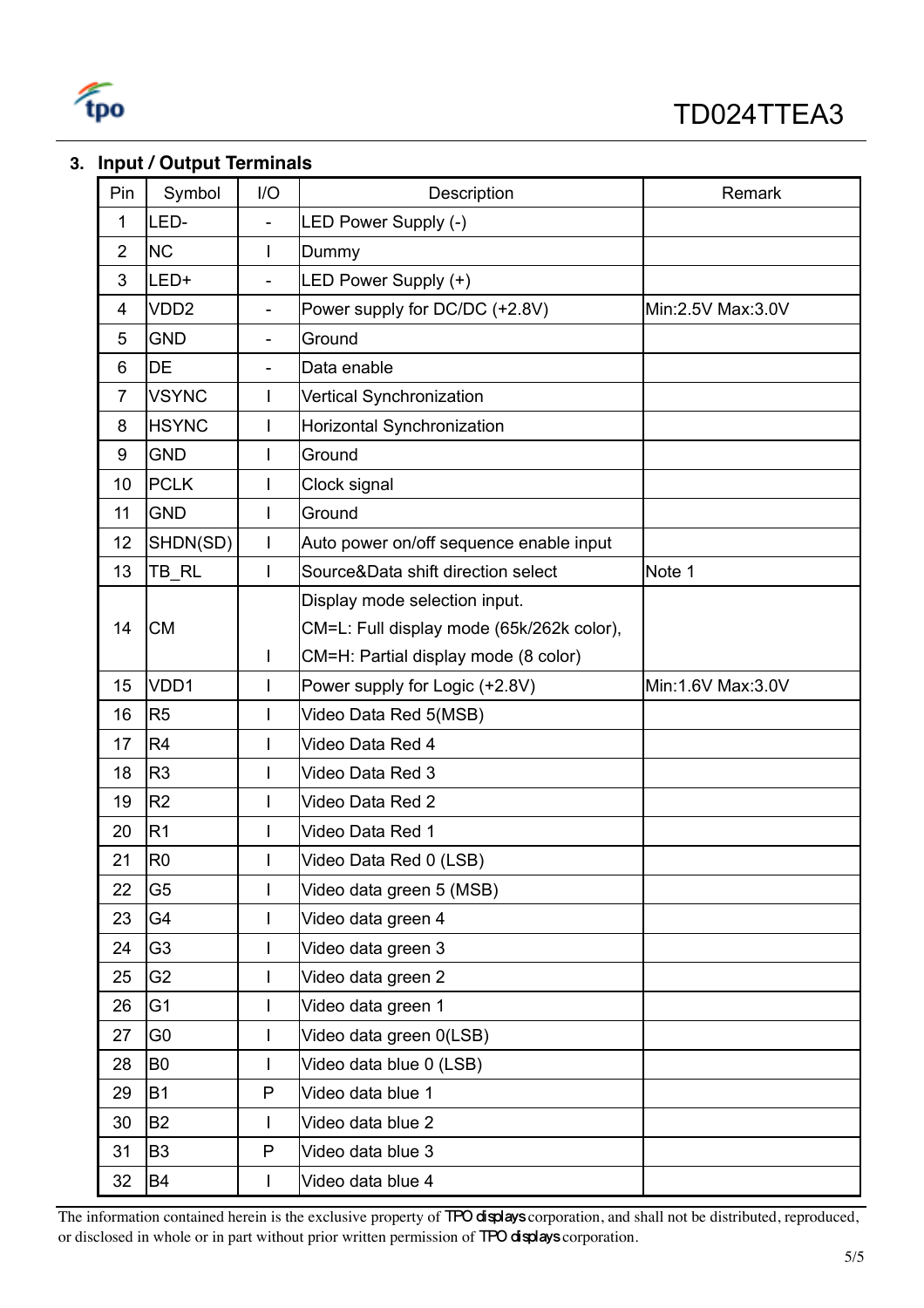

| 33 | B <sub>5</sub>   |   | Video data blue 5(MSB)            |  |
|----|------------------|---|-----------------------------------|--|
| 34 | <b>GND</b>       |   | Ground                            |  |
| 35 | TPX1             |   | Touch Panel Right Side Pin        |  |
| 36 | TPX2             |   | Touch Panel Left Side Pin         |  |
| 37 | TPY1             | P | Touch Panel Upper Side Pin        |  |
| 38 | TPY <sub>2</sub> | P | <b>Touch Panel Lower Side Pin</b> |  |
| 39 | <b>GND</b>       |   | Ground                            |  |

\*\*FFC/FPC wire connector: FF12-xxA-R1xB (DDK: 39Pin Pitch=0.3mm)







# **4. ABSOLUTE MAXIMUM RATINGS**

| Item                         | Symbol            | <b>MIN</b> | <b>MAX</b> | Unit         | Remark |
|------------------------------|-------------------|------------|------------|--------------|--------|
|                              | VD <sub>D</sub> 1 | $-0.3$     | $+3.6$     |              |        |
| <b>Supply Voltage</b>        | VD <sub>D</sub> 2 | $-0.3$     | $+3.6$     |              |        |
| <b>Operating Temperature</b> | Topr              | $-20$      | $+60$      | $^{\circ}$ C |        |
| Storage Temperature          | Tstg              | $-30$      | $+70$      | °С           |        |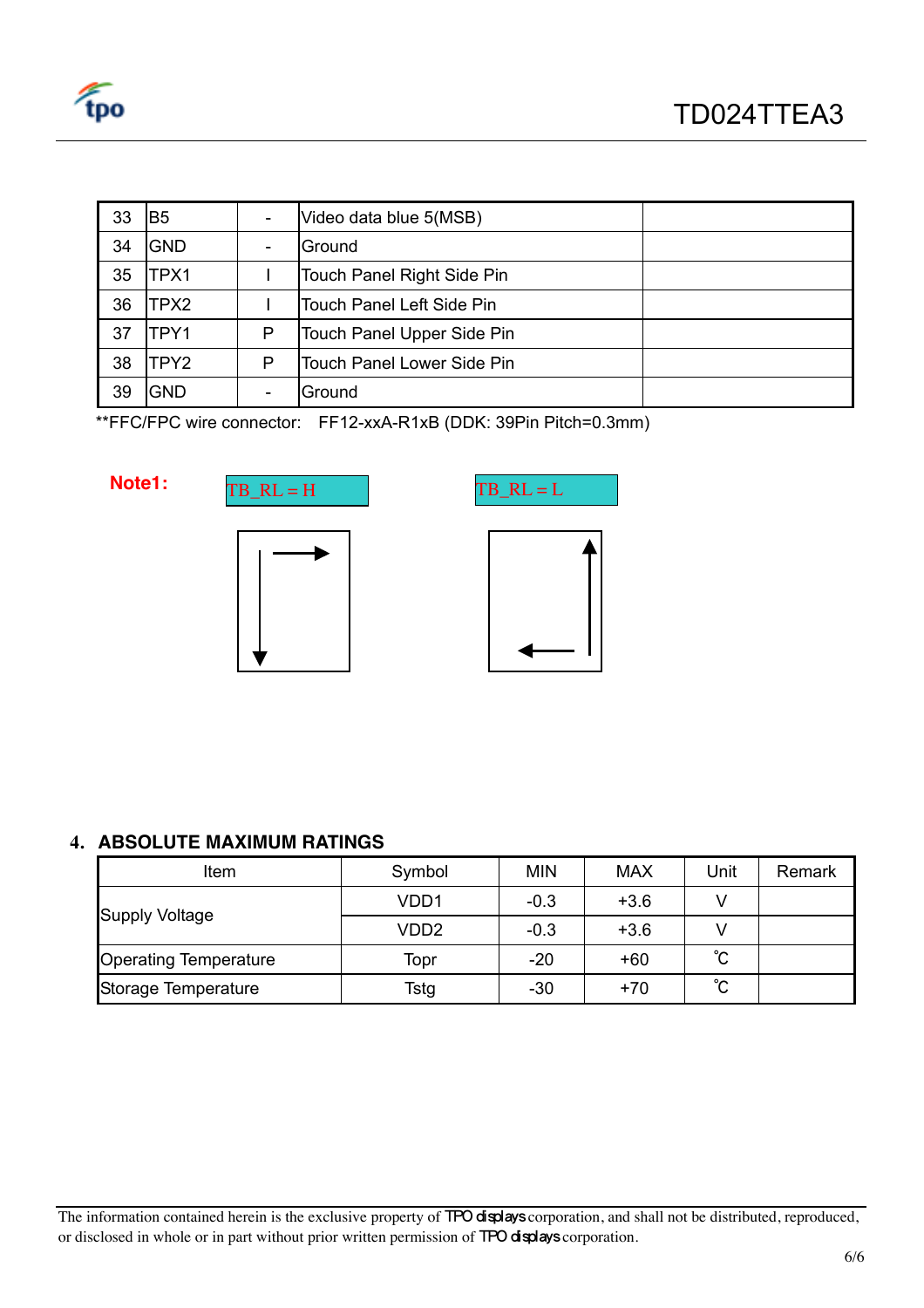

# **5. ELECTRICAL CHARACTERISTICS**

| Parameter    |                                             |                  | Conditions      |            | Unit       |            |        |
|--------------|---------------------------------------------|------------------|-----------------|------------|------------|------------|--------|
|              |                                             | Symbol           |                 | <b>MIN</b> | <b>TYP</b> | <b>MAX</b> |        |
|              | Supply Voltage (Logic)                      | VDD1             |                 | 1.6        | 2.8        | 3.0        | $\vee$ |
|              | Supply Voltage (DC/DC)                      | VDD <sub>2</sub> |                 | 2.5        | 2.8        | 3.0        | $\vee$ |
|              | Logic high-level input                      | Vih              |                 | 0.7VDD1    | —          | VDD1       | $\vee$ |
|              | Logic low-level input                       | Vil              |                 | 0          |            | 0.3VDD1    | $\vee$ |
| Input Signal | DE signal                                   | DE               |                 | 1.6        | 2.8        | 3.0        | $\vee$ |
| Voltage      | H <sub>SYNC</sub> V <sub>SYNC</sub> signals | <b>HS</b>        |                 | 1.6        | 2.8        | 3.0        | $\vee$ |
|              |                                             | <b>VS</b>        |                 |            |            |            |        |
|              | Data Signals                                | R, G, B          |                 | 1.6        | 2.8        | 3.0        | $\vee$ |
|              | Clock signal                                | <b>CLK</b>       |                 | 1.6        | 2.8        | 3.0        | $\vee$ |
|              | Misc. signals                               | Serial I/F       |                 | 1.6        | 2.8        | 3.0        | V      |
| Power        | Normal mode                                 | Pwr              | <b>Tizu Map</b> |            | 15.4       | 18.8       | mW     |
| consumption  | (Full screen@60Hz,                          |                  |                 |            |            |            |        |
|              | 262k Color Mode)                            |                  |                 |            |            |            |        |
|              | Power Save Mode                             |                  |                 |            | 3.92       | 5.88       | mW     |
|              | (64lines@30Hz, 8                            |                  |                 |            |            |            |        |
|              | Color Mode)                                 |                  |                 |            |            |            |        |

Allowable Operation condition (Ta=-20 ~ +60℃ , VSS=0)



# **Normal mode Power save mode**

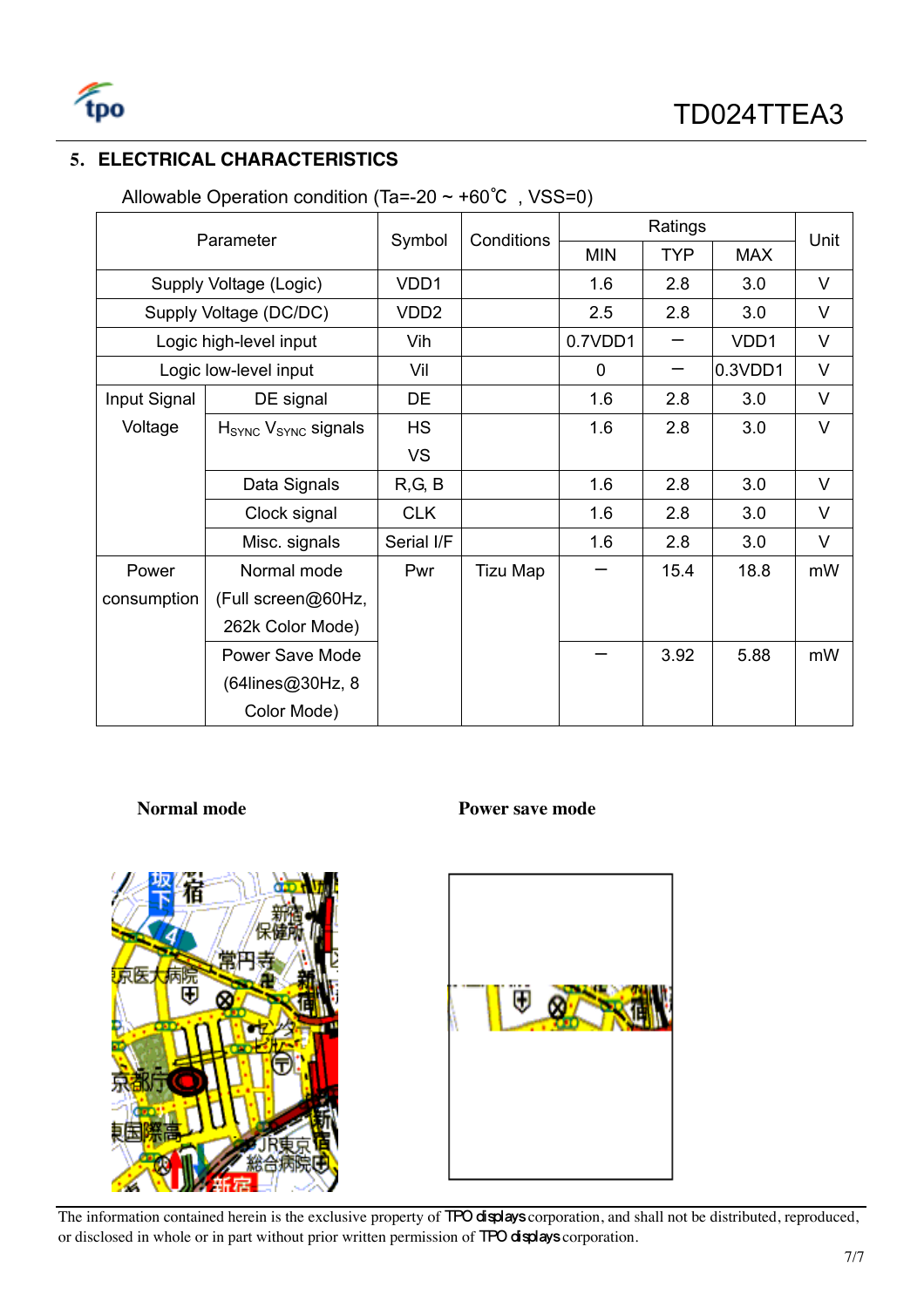

| Parameter             | Symbol               | Conditions |            | Ratings           |     | <b>Jnit</b> |  |  |  |
|-----------------------|----------------------|------------|------------|-------------------|-----|-------------|--|--|--|
|                       |                      |            | <b>MIN</b> | TVP               | MAX |             |  |  |  |
| Input pin capacitance | $\operatorname{Cin}$ |            | $- -$      | $\qquad \qquad -$ |     | pF          |  |  |  |

# DC Characteristics (Ta=-40 ~ +85<sup>°</sup>C, VDD2=2.5V~3.0V, VDD1=1.6~3.0V, VSS=0)

## **5.1 Driving TFT LCD panel block diagram**



0.3 pitch

### **5.2 Driving Backlight**

| ltem                               | Symbol   | <b>MIN</b> | TYP  | <b>MAX</b> | Unit | Remark          |
|------------------------------------|----------|------------|------|------------|------|-----------------|
| <b>Forward Current</b>             | IΕ       | $- -$      | 15   | TBD        | mA   |                 |
| <b>Forward Current Voltage</b>     | $V_F$    | $- -$      | 14.4 | $-$        |      | <b>Note 5-2</b> |
| <b>Backlight Power Consumption</b> | $W_{BL}$ | $- -$      | 216  | $- -$      | mW   |                 |

Note 5-2: LEDx4

# **5.3 Driving Touch Panel (Analog Resistance Type)**

|                                    |        |            |            |            |      | $Ta=25^{\circ}C$ |
|------------------------------------|--------|------------|------------|------------|------|------------------|
| ltem                               | Symbol | <b>MIN</b> | <b>TYP</b> | <b>MAX</b> | Unit | Remark           |
| Resistor between terminals (XR-XL) | Rx     | 200        |            | 1300       | Ω    |                  |
| Resistor between terminals (YU-YL) | Ry     | 200        |            | 1300       | Ω    |                  |
| <b>Operation Voltage</b>           | VTouch |            | 5          |            |      | DC               |
| Line Linearity (X direction)       |        | $-1.5$     |            | $+1.5$     | $\%$ | <b>Note</b>      |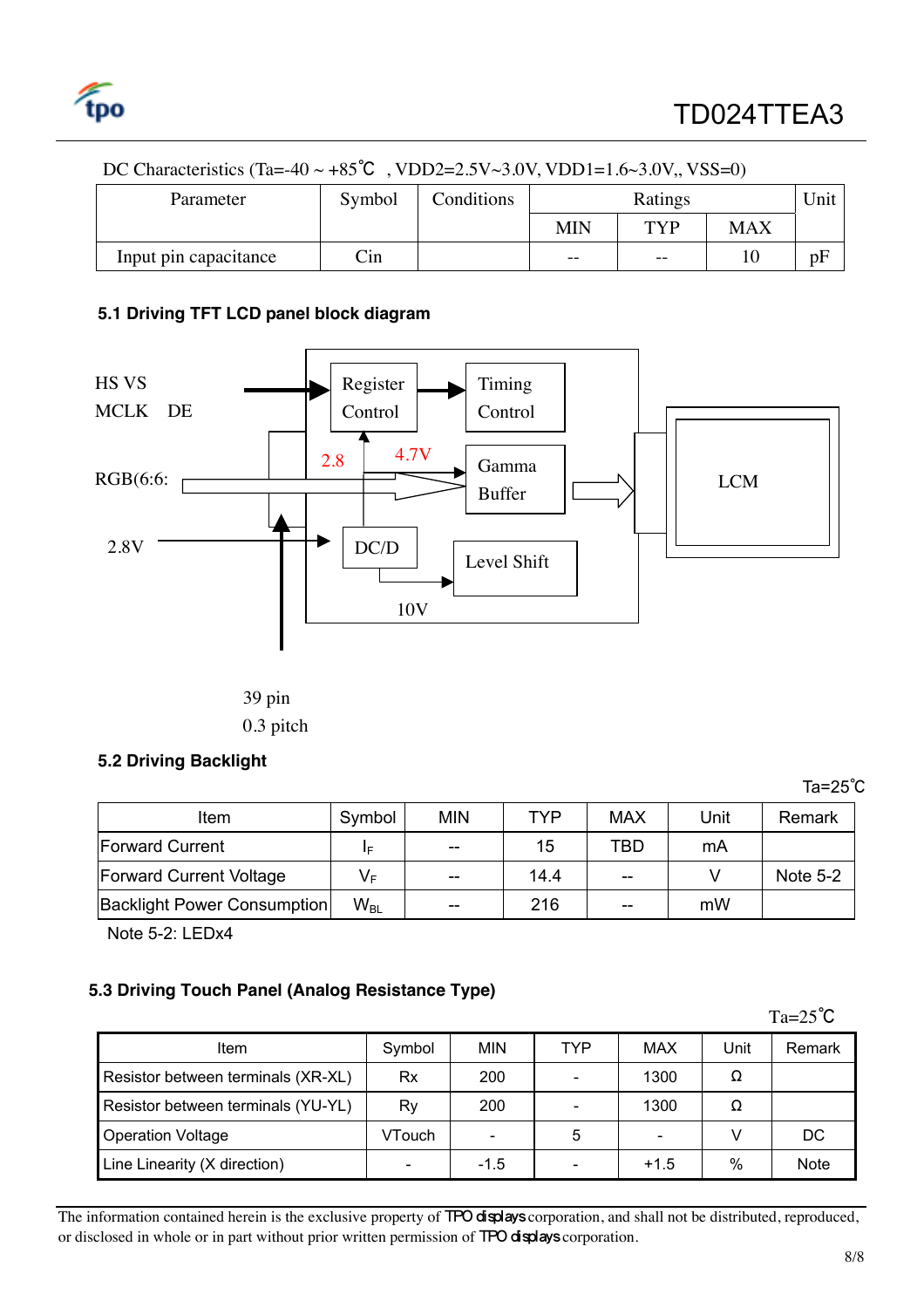

# TD024TTEA3

| Line Linearity (Y direction)  | $\overline{\phantom{a}}$ | $-1.5$                   |    | $+1.5$ | %  |             |
|-------------------------------|--------------------------|--------------------------|----|--------|----|-------------|
| Chattering                    | $\overline{\phantom{a}}$ | $\overline{\phantom{0}}$ | 10 | -      | ms |             |
| Surface Hardness              | $\overline{\phantom{a}}$ | 3                        |    |        | Н  | <b>JISK</b> |
|                               |                          |                          |    |        |    | 5600        |
| Minimum tension for detecting | $\qquad \qquad$          | $\overline{\phantom{a}}$ |    | 80     | g  |             |
| <b>Insulation Resistance</b>  | Ri                       | 20                       |    |        | MΩ | At DC 25V   |

Note: The minimum test force is 80 g.

# **6. TIMING CHART**

Display timing

| <b>Display</b> | Parameter                   | Symbol       | Conditions | Ratings        |                |            | Unit       |
|----------------|-----------------------------|--------------|------------|----------------|----------------|------------|------------|
| Mode           |                             |              |            | <b>MIN</b>     | <b>TYP</b>     | <b>MAX</b> |            |
|                | Vertical cycle              | VP           |            | 323            | 326            | 340        | Line       |
|                | Vertical data start         | <b>VDS</b>   | VS+VBP     | 4              | 6              |            | Line       |
|                | Vertical front porch        | <b>VFP</b>   |            | 1              | $\overline{2}$ |            | Line       |
|                | Vertical blanking period    | <b>VBL</b>   | VS+VBP+VFP | 5              | 8              |            | Line       |
|                | Vertical active area        | <b>VDISP</b> |            |                | 320            |            | Line       |
|                | Horizontal cycle            | HP           |            | 260            | 280            | 300        | dot        |
| Normal         | Horizontal front porch      | <b>HFP</b>   |            | 10             | 10             |            | dot        |
|                | Horizontal Sync Pulse width | <b>HS</b>    |            | $\overline{2}$ | 10             |            | dot        |
|                | Horizontal Back porch       | <b>HBP</b>   |            | 10             | 30             | 63         | dot        |
|                | Horizontal Data start       | <b>HDS</b>   | HS+HBP     | 12             | 40             |            | dot        |
|                | Horizontal active area      | <b>HDISP</b> |            |                | 240            |            | dot        |
|                |                             | fclk         |            | 5.02           | 5.48           | 5.93       | <b>MHz</b> |
|                | <b>Clock frequency</b>      | tclk         |            | 199            | 183            | 169        | ns         |

# **Input timing chart**

<Vertical Timing chart>

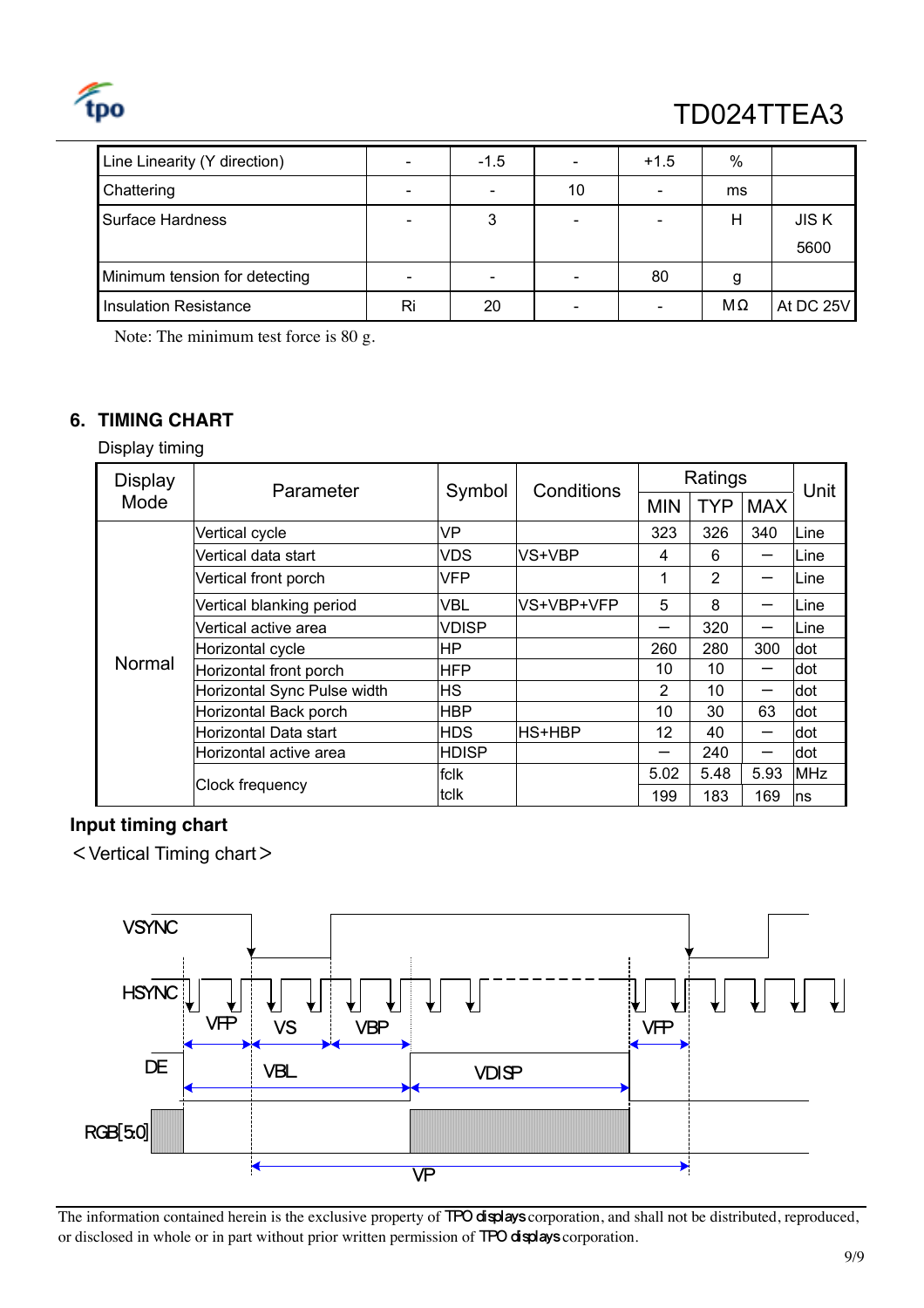

# <Horizontal Timing chart>



 $*_1$  The frequency of CLK should be continued whether in display or blank region to ensure IC operating normally.



# **Setup/ Hold Timing chart**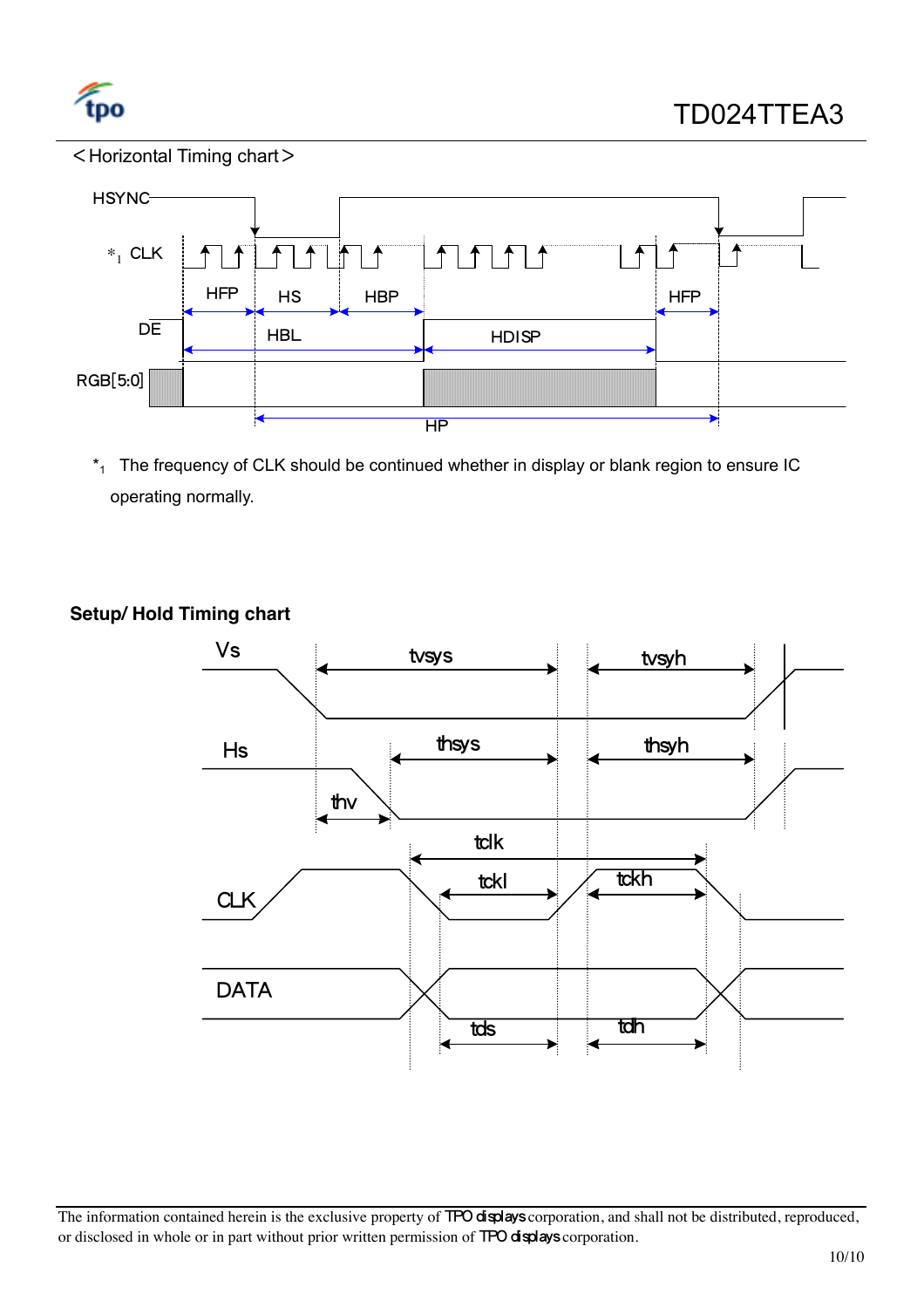

# **Phase difference of Sync.**

Maximum Timing chart:



# Minimum Timing chart:



# **AC Characteristics:**

| Parameter                                        | Symbol      | Conditions |            | Unit       |            |      |
|--------------------------------------------------|-------------|------------|------------|------------|------------|------|
|                                                  |             |            | <b>MIN</b> | <b>TYP</b> | <b>MAX</b> |      |
| Vertical Sync. Setup time                        | tvsys       |            | 20         |            |            | ns   |
| Vertical Sync. Hold time                         | tvsyh       |            | 20         |            |            | ns   |
| Horizontal Sync. Setup time                      | thsys       |            | 20         |            |            | ns   |
| Horizontal Sync. Hold time                       | thsyh       |            | 20         |            |            | ns   |
| Phase difference of Sync.<br>Signal Falling edge | thy         |            | $-HS-1$    |            | $1HP-1$    | clk  |
| Clock "L" Period                                 | tckl        |            | 30         | 50         | 70         | $\%$ |
| Clock "H" Period                                 | tckh        |            | 30         | 50         | 70         | %    |
| Data setup time                                  | tds         |            | 20         |            |            | ns   |
| Data Hold time                                   | tdh         |            | 20         |            |            | ns   |
| Digital logic input                              | Trise/Tfall |            |            |            | 15         | ns   |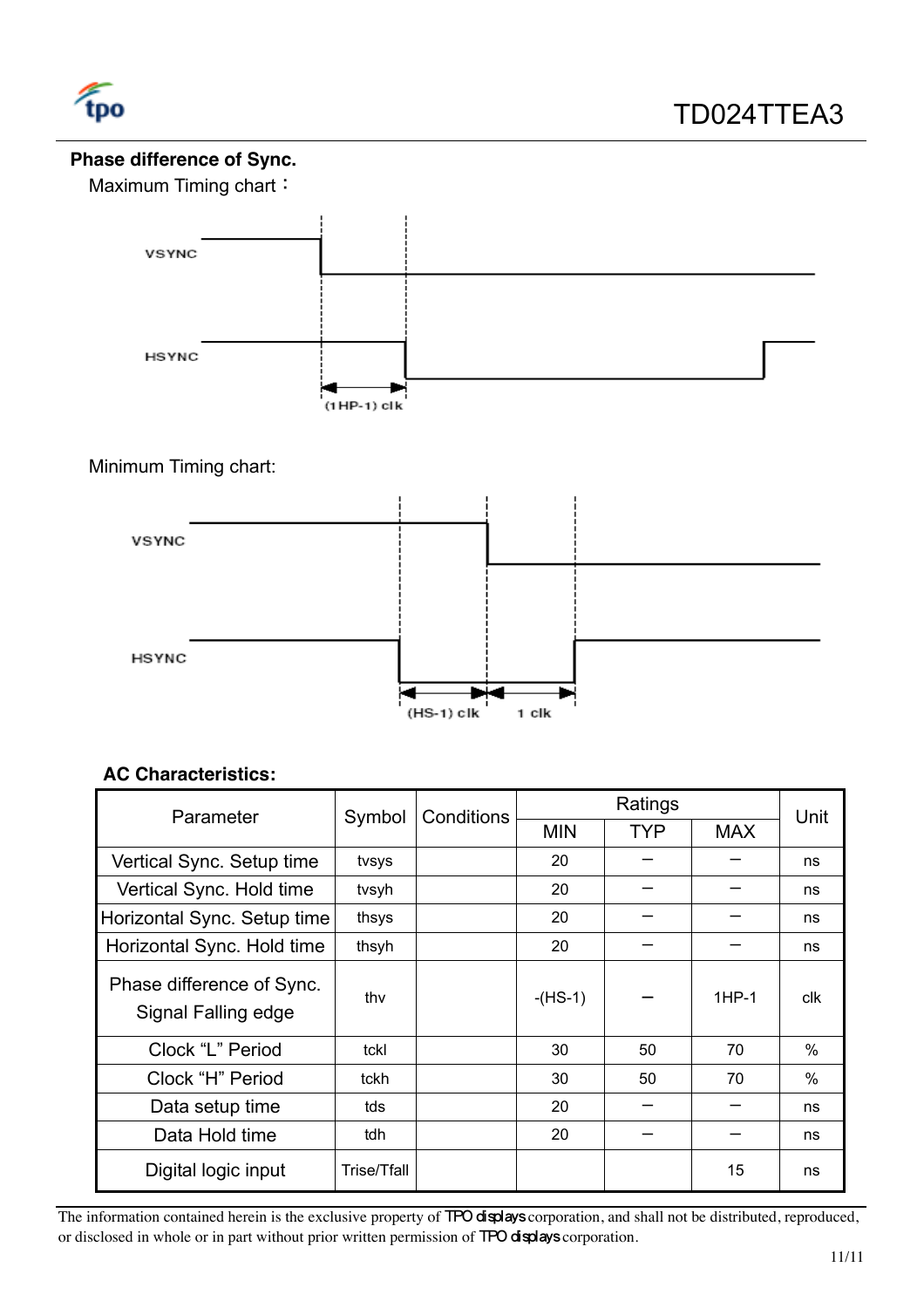

# **Power Save Mode**

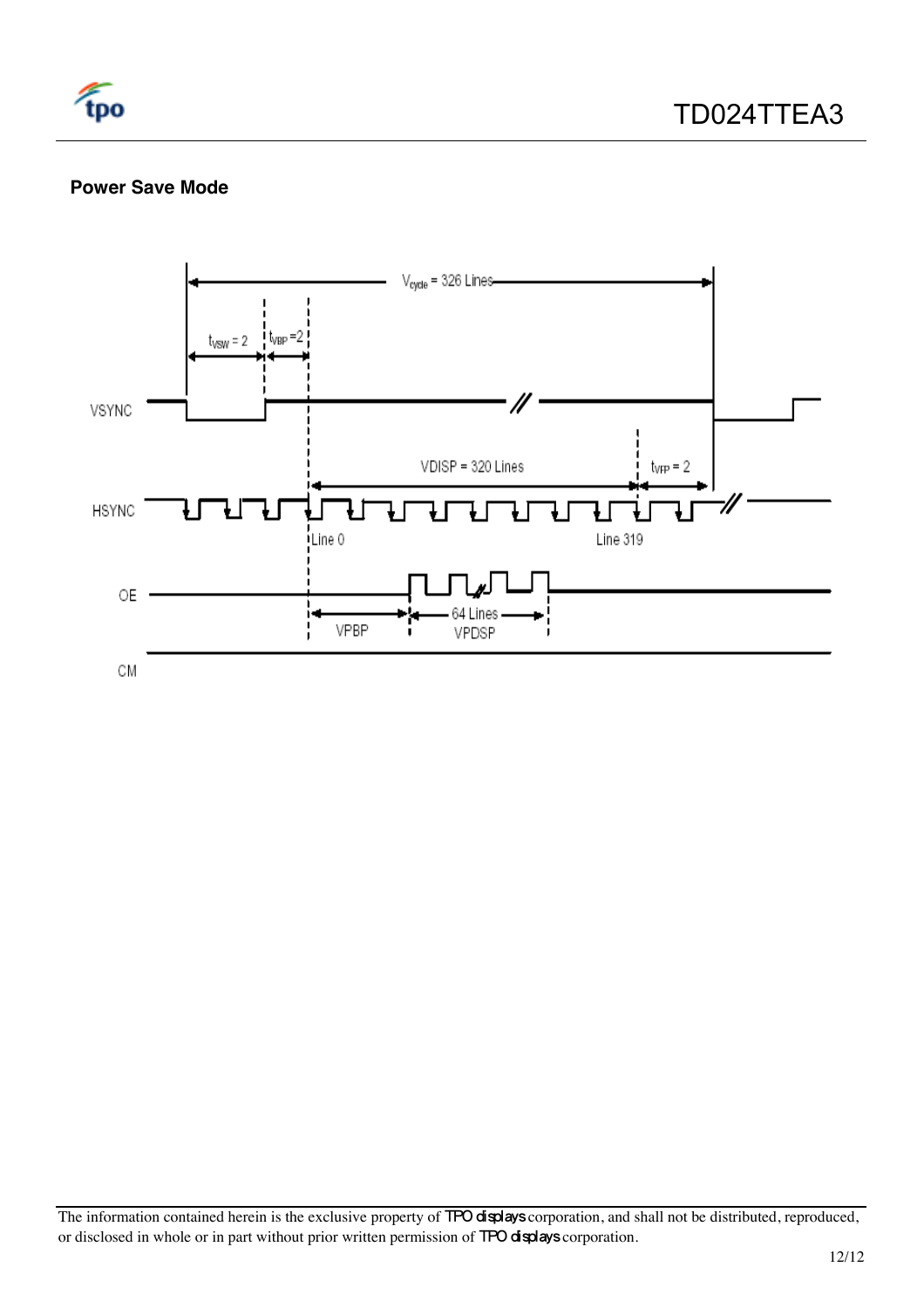

# **262K colors Mode → 8 colors Mode**



# **8 colors Mode → 262K colors Mode**



# **Display Scan Direction**

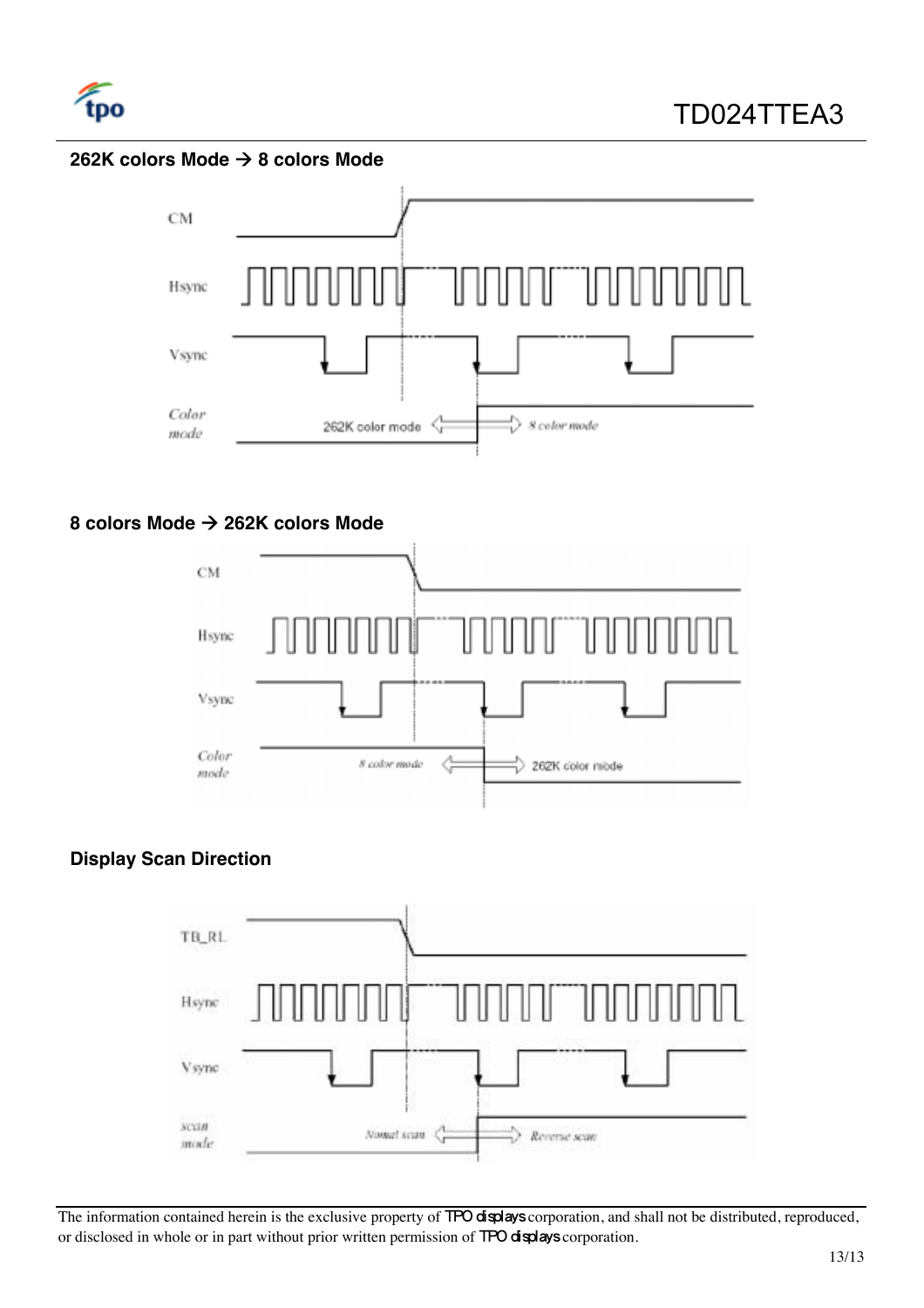

# **Power On/Off Sequence**

# 1).Power On Sequence



(Note 1) To avoid image retention , please input white image for two frame before power off.

The information contained herein is the exclusive property of TPO displays corporation, and shall not be distributed, reproduced, or disclosed in whole or in part without prior written permission of TPO displays corporation.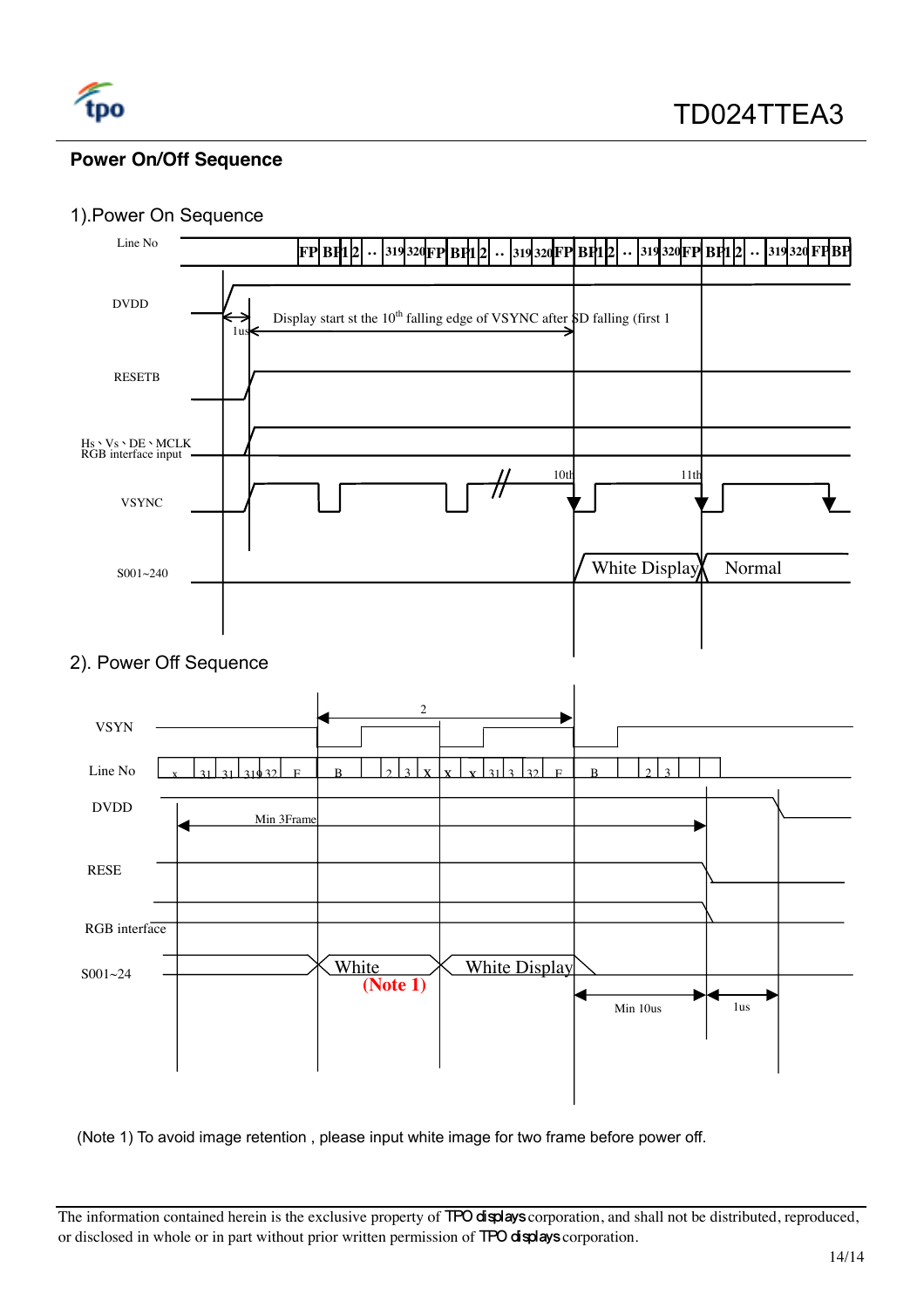

# **7. OPTICAL CHARACTERISTICS**

7.1. Optical Specification (T = 25 deg C)

| Item                      |             | Symbol       | Condition            | <b>MIN</b> | <b>TYP</b> | <b>MAX</b> | Unit            | <b>Remarks</b>  |
|---------------------------|-------------|--------------|----------------------|------------|------------|------------|-----------------|-----------------|
| <b>Viewing Angles</b>     |             | $\Theta$ 11  | $CR \ge 10$          | 50         | 55         |            | Degree          |                 |
|                           |             | $\Theta$ 12  |                      | 50         | 55         | --         |                 | <b>Note 7-1</b> |
|                           |             | $\Theta$ 21  |                      | 50         | 55         |            |                 |                 |
|                           |             | $\Theta$ 22  |                      | 40         | 45         | --         |                 |                 |
| <b>Contrast Ratio</b>     |             | CR           |                      | 250        | 300        | --         |                 | Note 7-2        |
| Luminance ( $I_F$ =15 mA) |             | L            |                      | 250        | 300        |            | $\text{cd/m}^2$ | Note 7-3        |
| Uniformity                |             |              |                      | 70         | 80         |            | $\%$            | Note 7-5        |
|                           |             | X            | $\Theta = 0^{\circ}$ | 0.274      | 0.324      | 0.374      |                 | Note 7-4        |
|                           | White       | у            |                      | 0.294      | 0.344      | 0.394      |                 |                 |
|                           | Red         | x            |                      | 0.538      | 0.588      | 0.638      |                 | Note 7-4        |
|                           |             | у            |                      | 0.305      | 0.355      | 0.405      |                 |                 |
| Color                     | Green       | X            |                      | 0.264      | 0.314      | 0.364      |                 | Note 7-4        |
| Chromaticity              |             | y            |                      | 0.542      | 0.592      | 0.652      |                 |                 |
|                           | <b>Blue</b> | $\mathsf{x}$ |                      | 0.088      | 0.138      | 0.188      |                 | Note 7-4        |
|                           |             | y            |                      | 0.031      | 0.081      | 0.131      |                 |                 |
|                           | <b>NTSC</b> | (x,y)        |                      | 50         | 55         |            | --              | Note 7-4        |

Note: Above data was generated by using Tpo design of Polarizer, FPC, and Backlight. Values might be varied if using different materials for Module assembly.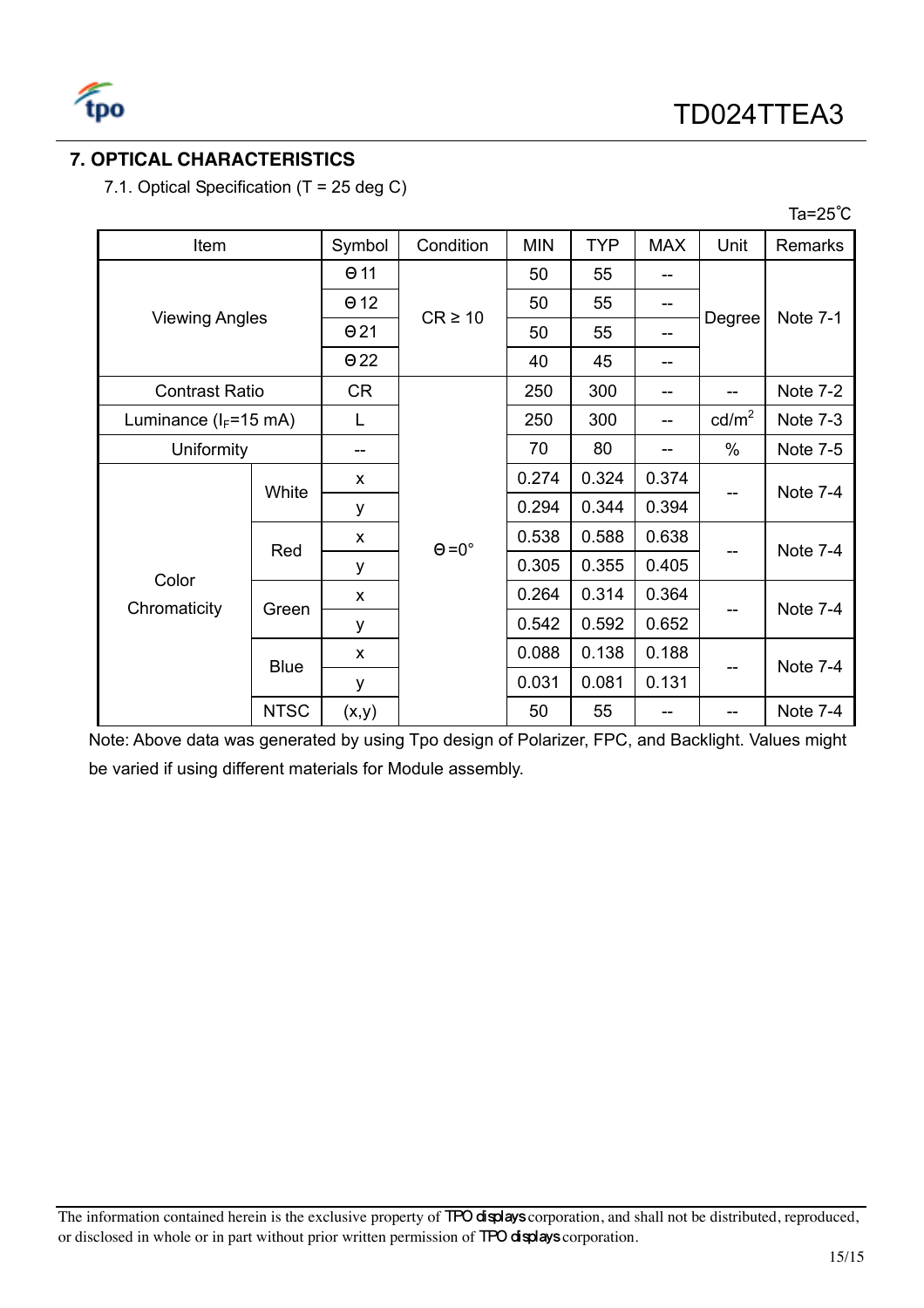

- 7.2 Basic measure condition
	- (1) Driving voltage
		- VDD= 12.0V, VEE=-6.5V
	- (2) Ambient temperature: Ta=25℃
	- (3) Testing point: measure in the display center point and the test angle Θ=0∘
	- (4) Testing Facility

Environmental illumination:  $\leq 1$  Lux

a. System A

Set up:

- i. Device: Autronic-Melchers DMS-series
- ii. Detector: Spectrometer (or photometer)
- III. Light source: DMS hemisphere without secular reflection (temperature stage),

standard distance 3mm

IV. Labsphere standard diffuse reflective white sample (SRS-99-020)

V. Detector angle: perpendicular ( $\Phi$ = viewing direction,  $\theta$ =0°); the hemisphere slit position is at  $\Phi$ =90

VI. Detector position: screen center (x=0, y=0)

VII. Spectrometer evaluation light source: D65

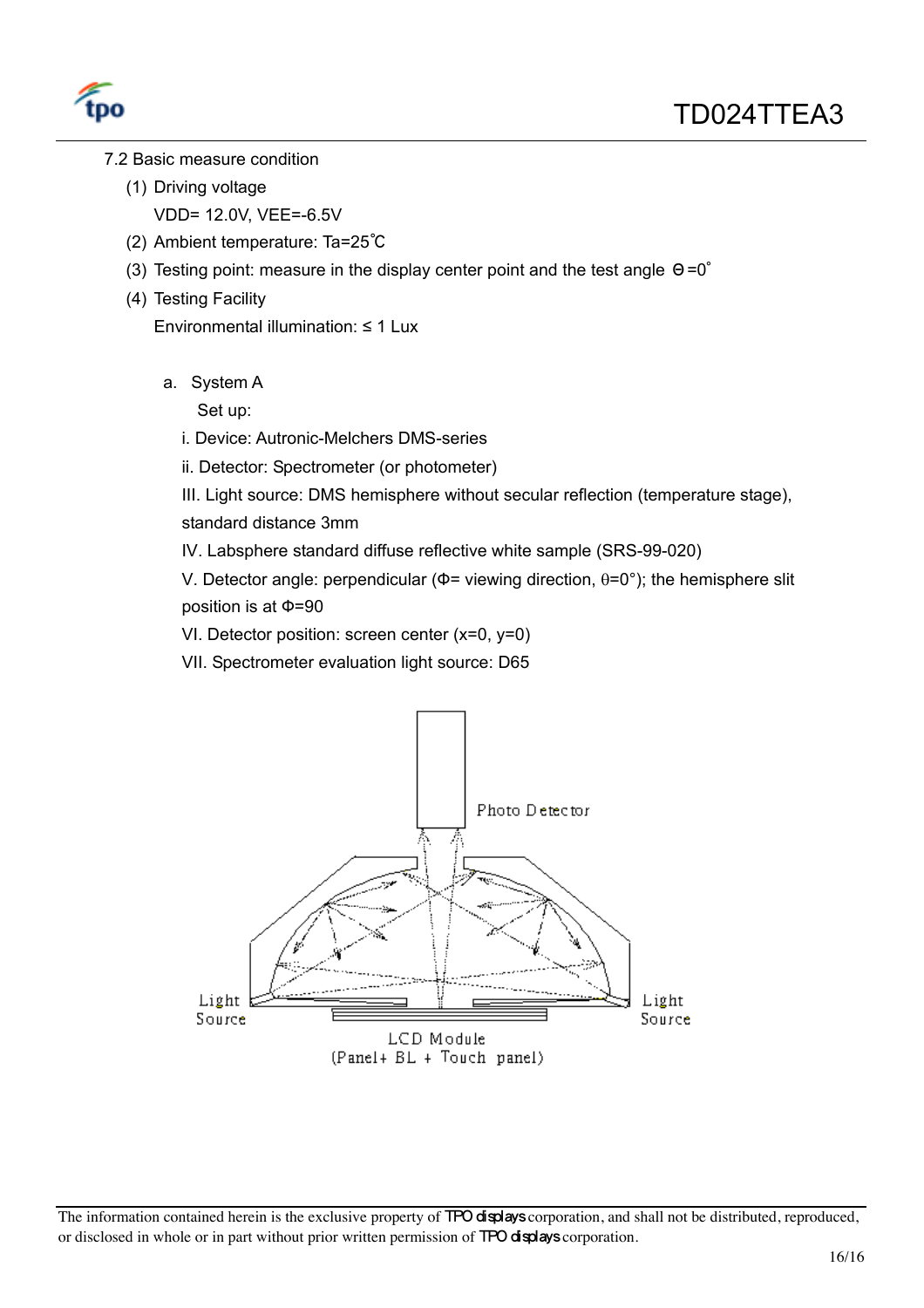

b. System B

Set up:

- i. Device: Autronic-Melchers DMS-series
- ii. Detector: Spectrometer (or photometer)









 $CR =$  Luminance with all white pixels

Luminance with all black pixels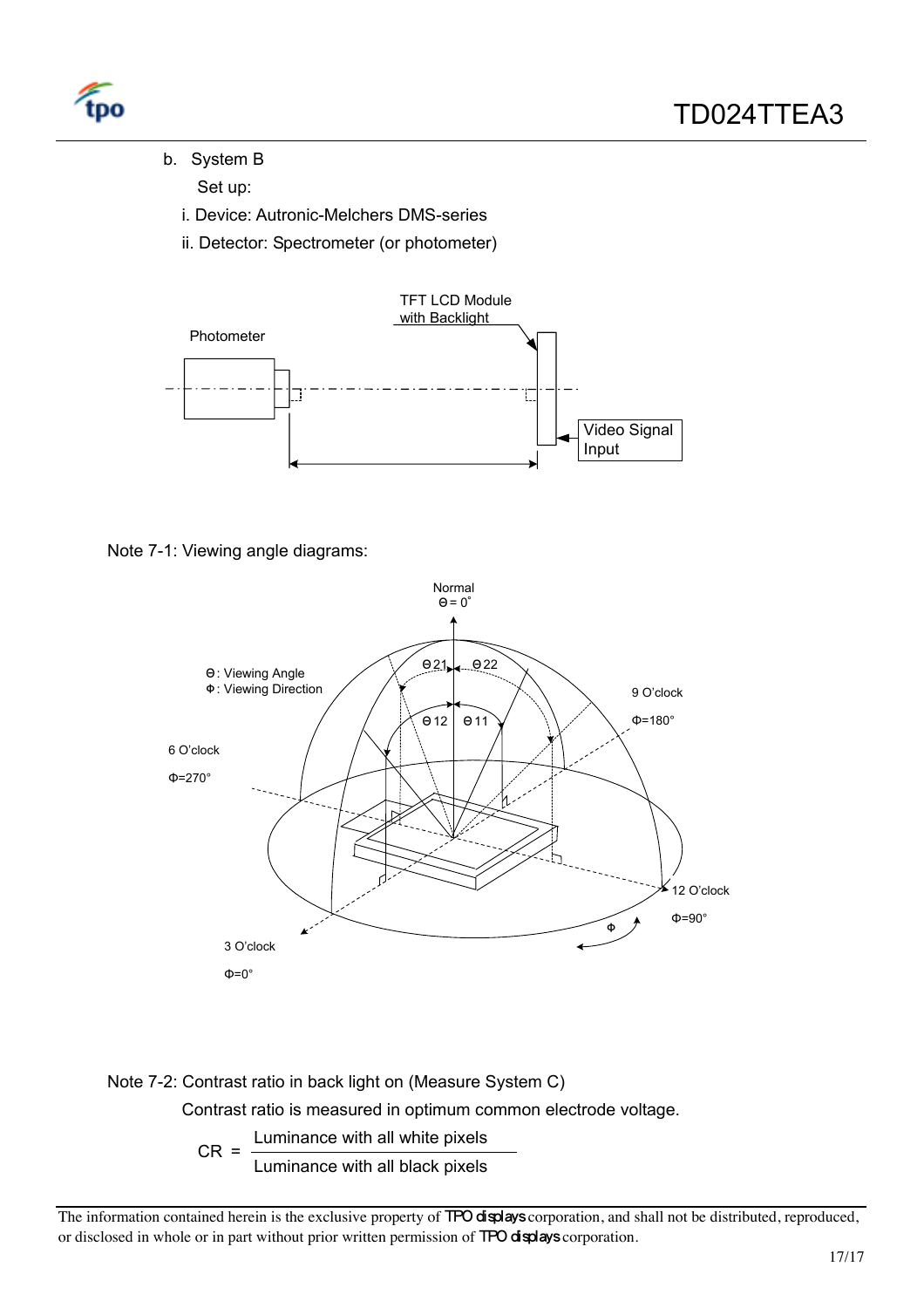



Note 7-3:Definition of response time: (Measure System C)

Note 7-4: Chromaticity: The same test condition as Note 7-3.

Note 7-5: Definition of uniformity: Light on backlight 5 minutes before test. Luminous intensity ratio = Minimum Luminance of 9 test points<br>Maximum Luminance of 9 test points

The definition of 9 test points:

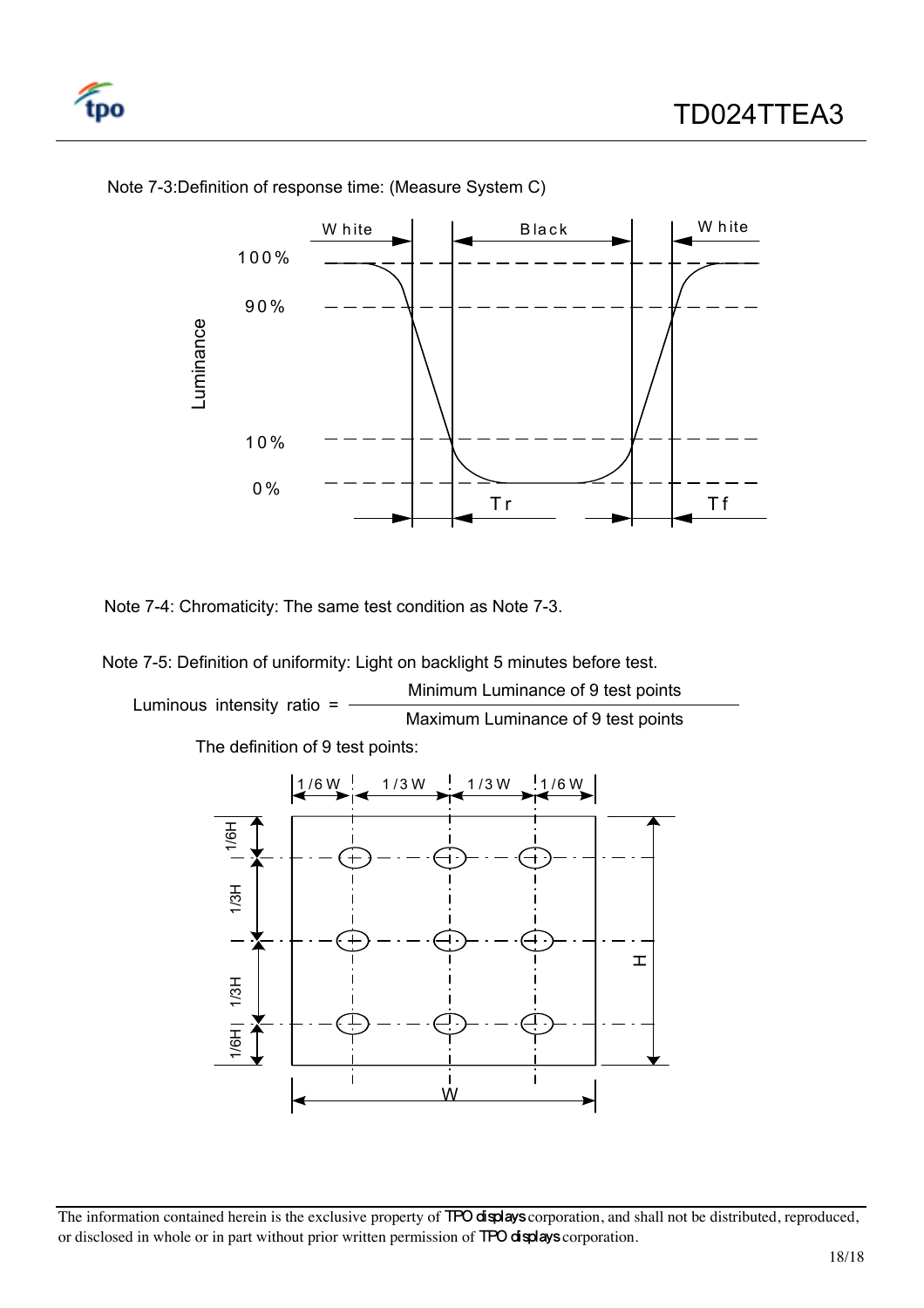

# **8. RELIABILITY**

| <b>No</b>      | <b>Test Item</b>                                            | Condition                                              |
|----------------|-------------------------------------------------------------|--------------------------------------------------------|
| 1              | <b>High Temperature Operation</b>                           | Ta = $+60^{\circ}$ C, 240hrs                           |
| $\overline{2}$ | High Temperature & High Humidity Operation                  | Ta = $+40^{\circ}$ C, 95% RH, 240hrs                   |
| 3              | Low Temperature Operation                                   | Ta = $-20^{\circ}$ C, 240hrs                           |
| 4              | High Temperature Storage (Non-operation)                    | Ta = $+70^{\circ}$ C, 240hrs                           |
| 5              | Low Temperature Storage (Non-operation)                     | Ta = $-30^{\circ}$ C, 240hrs                           |
| 6              | High Temperature & High Humidity Storage<br>(Non-operation) | Ta = $+60^{\circ}$ C, 90% RH $\cdot$ 240hrs            |
| 7              |                                                             | $-20^{\circ}C \leftrightarrow 70^{\circ}C$ , 30 cycles |
|                | Thermal Shock (Non-operation)                               | 30min<br>30min                                         |
| 8              | Shock (Non-operation)                                       | Acceleration: 100G; Period: 6ms                        |
|                |                                                             | Directions: ±X, ±Y, ±Z; Cycles: Three times            |
|                |                                                             | Frequency Range: 10~55~10Hz                            |
|                |                                                             | Acceleration: 0.5G                                     |
| 9              | Sine Vibration Test (Non Operation)                         | Sweep Mode: Log Sweep                                  |
|                |                                                             | Sweep Speed: 1Oct/min                                  |
|                |                                                             | Test Time: 2 hrs for each direction of X, Y, Z         |
|                | Pin Activation Test (Touch Panel)                           | Hit 1,000,000 times with a silicon rubber of           |
| 10             |                                                             | R0.8, HS 60.                                           |
|                |                                                             | Hitting Force: 250g                                    |
|                |                                                             | Hitting Speed: 3 time/sec                              |
|                |                                                             | Pen: 0.8R Polyacetal stylus                            |
| 11             | <b>Writing Friction Resistance Test (Touch</b>              | Load: 250g                                             |
|                | Panel)                                                      | Speed: 3 Strokes/sec                                   |
|                |                                                             | Stroke: 35m                                            |
|                |                                                             | 100000 times                                           |
|                |                                                             | MM (Machine Model) C=200pF, R=0 $\Omega$               |
| 12             | Terminal ESD Test (Non Operation)                           | Discharge:>+/-200V, 1times/termimal                    |

Ta: Ambient Temperature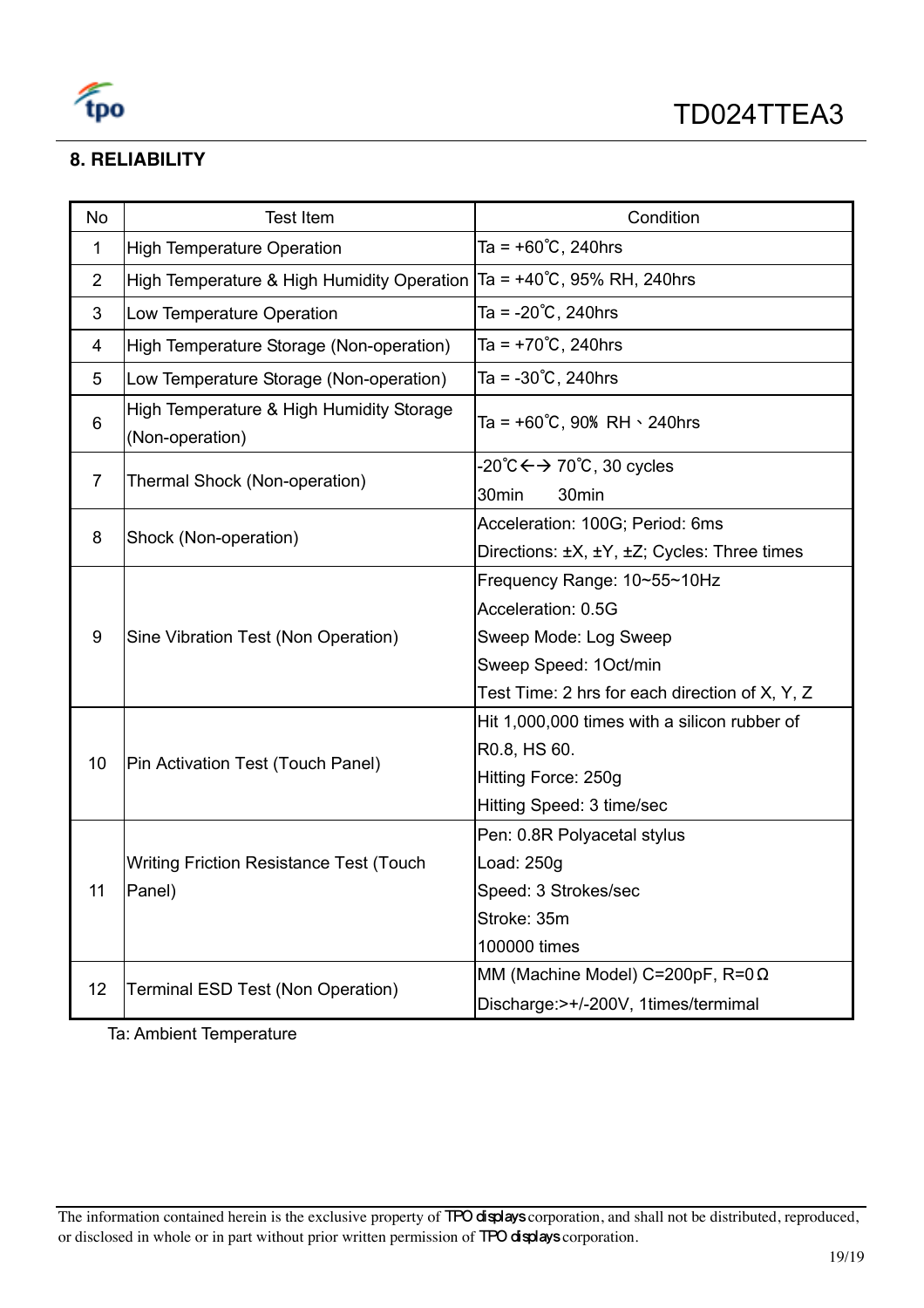

# **9. HANDLING CAUTIONS**

9.1 ESD (Electrical Static Discharge) Strategy

ESD will cause serious damage of the panel, ESD strategy is very important in handling. Following items are the recommended ESD strategy

- (1) In handling LCD panel, please wear non-charged material gloves. Connector the wrist conduction ring to the earth and the conducting shoes to the earth is necessary.
- (2) The machine and working table for the panel should have ESD protection strategy.
- (3) In handling the panel, using ionized air to decrease the charge in the environment is necessary.
- (4) In the process of assembly the module, shield case should connect to the ground.

## 9.2 Environment

- (1) Working environment of the panel should be in the clean room.
- (2) The front polarizer is easy damaged. Handle it carefully and do not scratch it by sharp material.
- (3) Panel has polarizer protective film in the surface. Please remove the protection film of polarizer slowly with ionized air to prevent the electrostatic discharge.
- 9.3 Touch Panel
	- (1) The front touch panel is vulnerable to heavy weight, so any input must be done by special stylus or by finger. Do not put any heavy stuff on it.
	- (2) When any dust or stain is observed on a film surface, clean it using a glass lens cleaner for something similar.

### 9.4 Design Notes on Touch Panel

(1) Explanation of each boundary of touch panel

Boundary of Double-sided adhesive: Electrically detectable within this zone. When holding the touch panel by housing, it needs to be held at outside of this zone. Film is supported by double-sided adhesive tape.

(2) Viewing area

Cosmetic inspection to be done for this area. This area is set as inside of boundary of double-sided adhesive with tolerance.

- (3) Boundary of transparent insulation
	- a. Purpose is to "Help" to secure insulation.
	- b. Electrical insulation on this area is not guaranteed.
	- c. We do recommend not to hold this area by something like housing or gasket.
- (4) Active area
	- a. This area is where the performance is guaranteed.
	- b. This area set as 2.3mm inside from the boundary area of double-sided adhesive

tape since its neighboring area is less durable to writing friction.

The information contained herein is the exclusive property of **TPO displays** corporation, and shall not be distributed, reproduced, or disclosed in whole or in part without prior written permission of TPO displays corporation.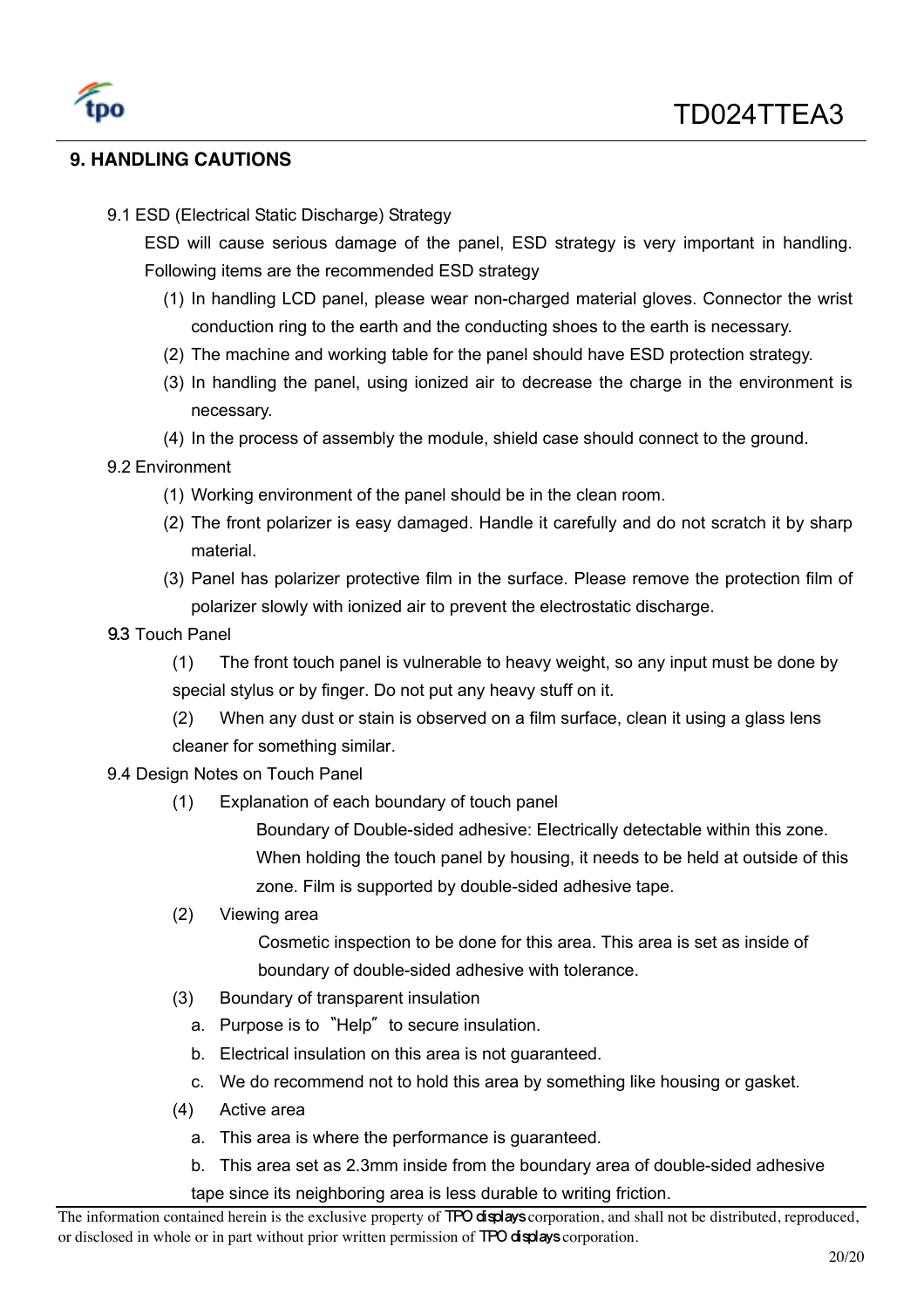



(5) Housing and Touch Panel

a. Please have clearance between the side of touch panel and any conductive material such as metal

b. frame (Drawing.1). Transparent electrode exists on glass of touch panel from end to end.

c. It is recommended to fix a touch panel on the LCD module chassis rather than the touch panel housing. Clinging at conductive material and side of touch panel might cause the malfunction.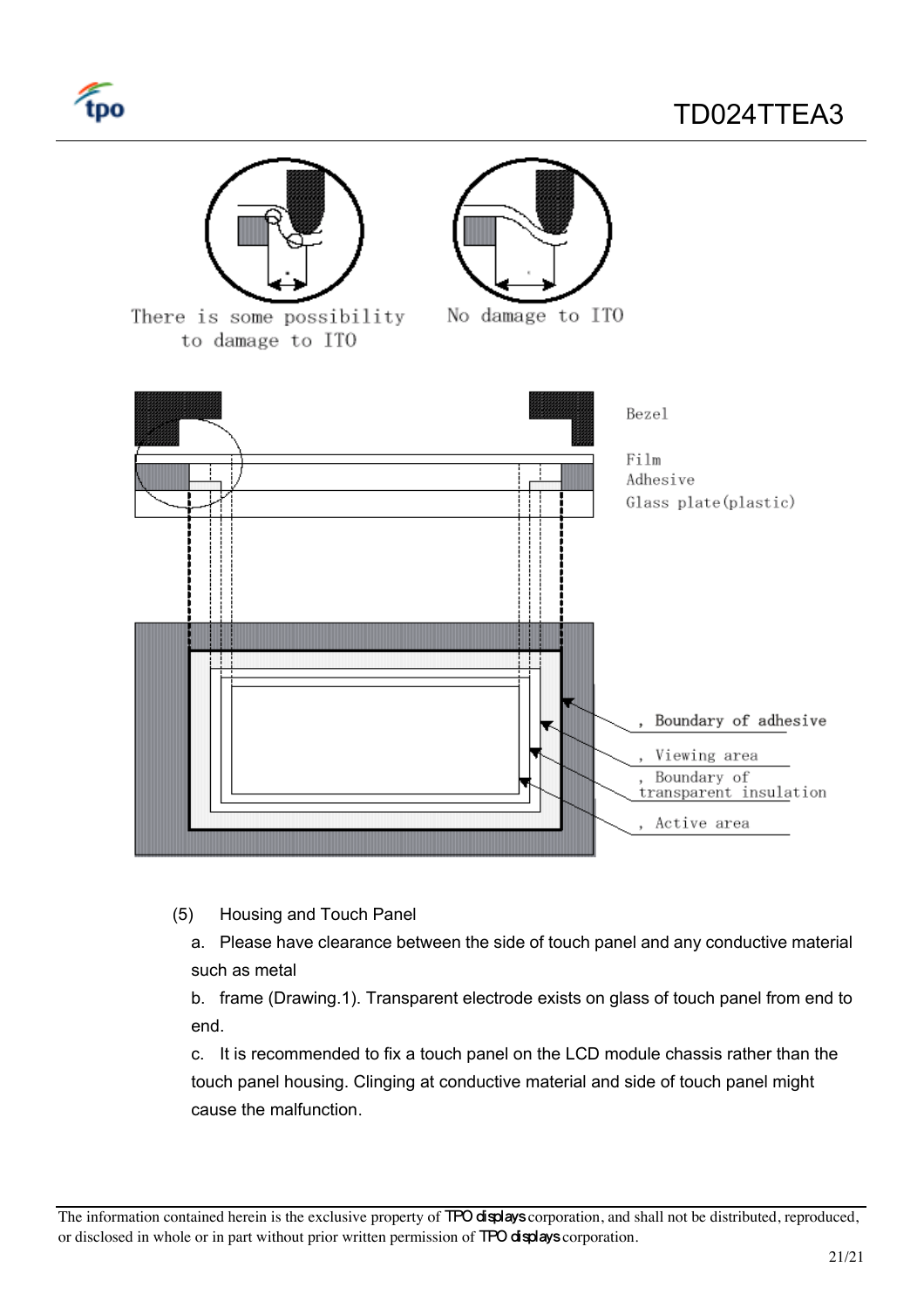

# TD024TTEA3



### 9.5 Others

- (1) Turn off the power supply before connecting and disconnecting signal input cable.
- (2) The connection area of FPC and panel is very weak, do not handle panel only by FPC or bend FPC.
- (3) Water drop on the surface or condensation as panel power on will corrode panel electrode.
- (4) As the packing bag open, watch out the environment of the panel storage. High temperature and high humidity environment is prohibited.
- (5) When the TFT LCD module is broken, please watch out whether liquid crystal leaks out or not. If your hand touches liquid crystal, wash your hand cleanly by water and soap as soon as possible.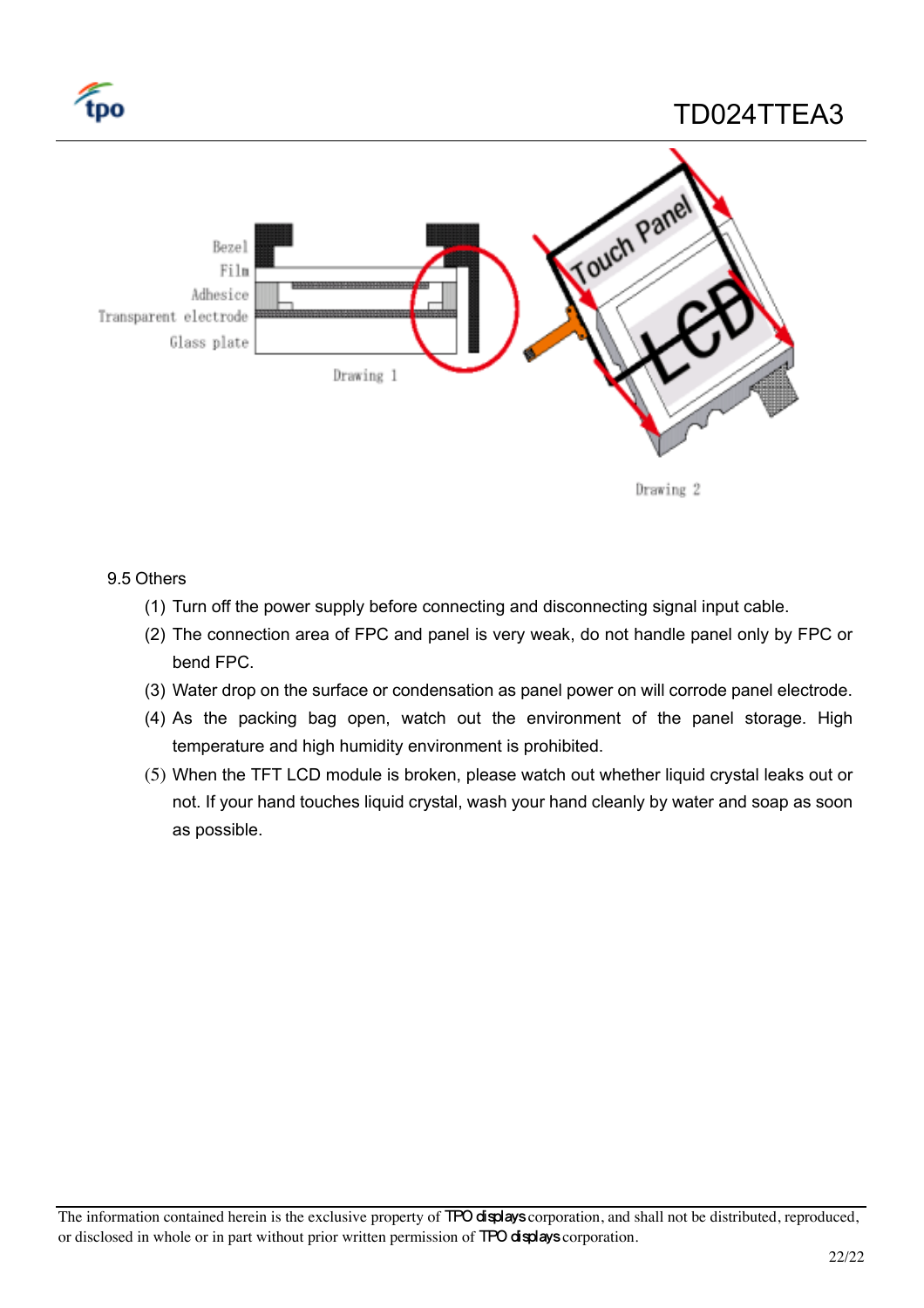

# **10.MECHANICAL DRAWING**

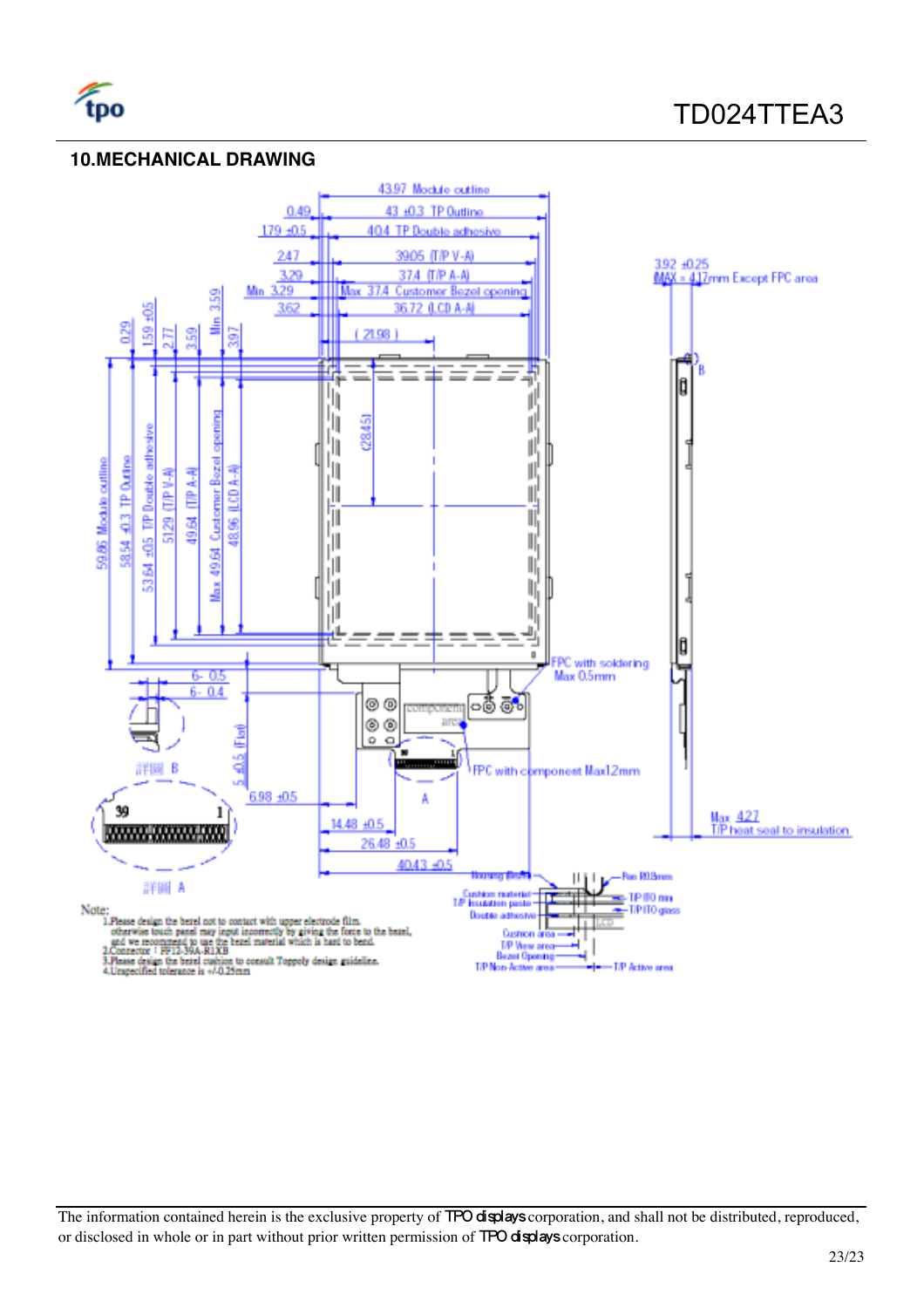

tpo

Note: Remove backlight backside insulation tape

The information contained herein is the exclusive property of TPO displays corporation, and shall not be distributed, reproduced, or disclosed in whole or in part without prior written permission of TPO displays corporation.